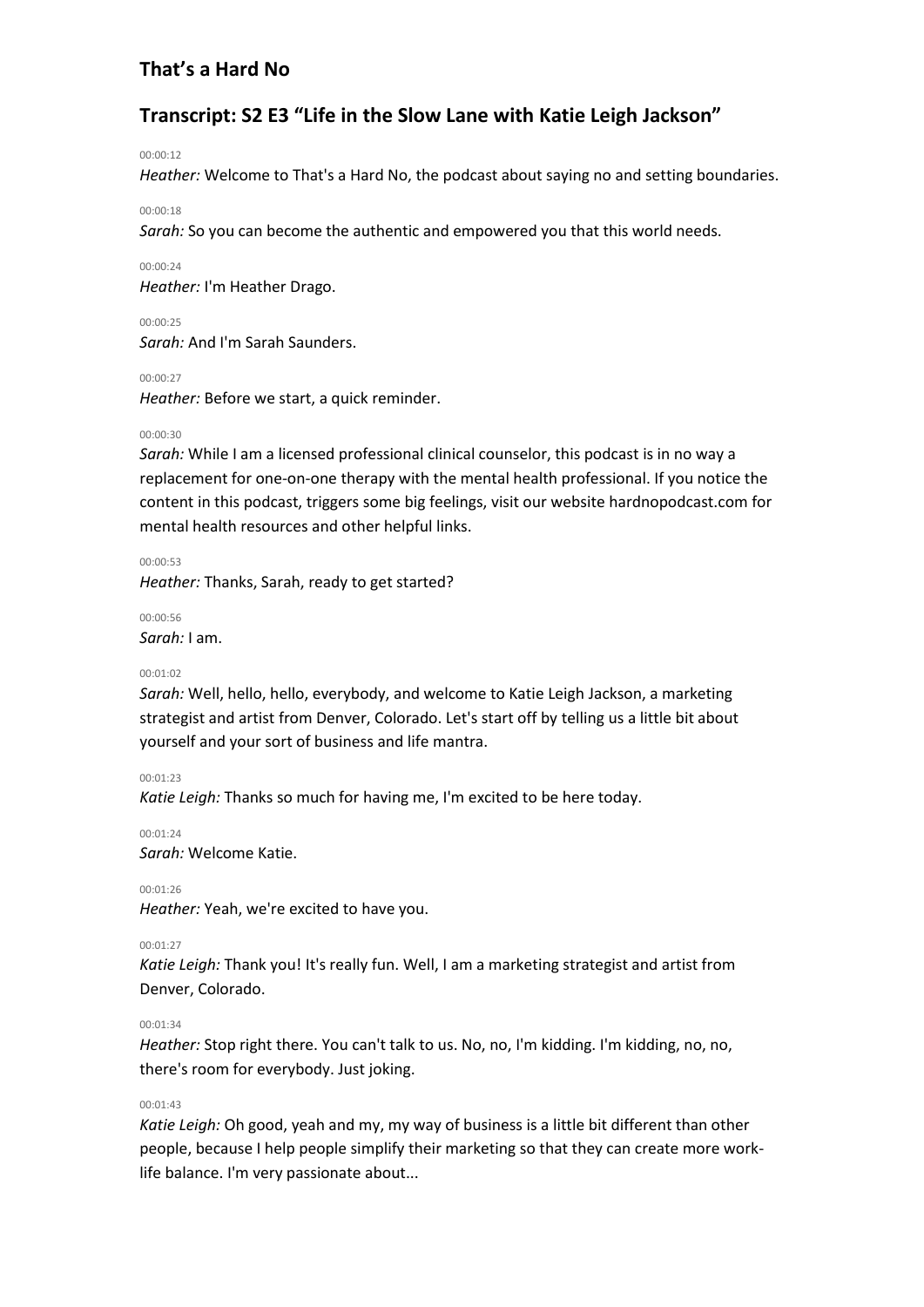# **Transcript: S2 E3 "Life in the Slow Lane with Katie Leigh Jackson"**

00:01:57

*Sarah:* Now you're speaking my language! Simplify.

### 00:01:59

*Heather:* Right, Where can I sign up?

### 00:02:03

*Katie Leigh:* Yeah, I am all about living life in the slow lane and finding time for rest and just all of the things that our society just doesn't seem to quite make a priority right now, and it is a huge passion of mine to help people find that time for it.

00:02:16 *Sarah:* Absolutely.

00:02:17 *Heather:* That's awesome!

00:02:18 *Sarah:* Yeah.

### 00:02:20

*Heather:* That's awesome, I recently read, I was doing my due diligence and basically stalking you and social media and stuff, and I read one of your Instagram post and I loved it so much. I've kind of pulled it off into my little collection of quotes and it says "you were not made to work but to find purpose. Our jobs allow us the chance to find purpose, to create and chase our dreams, but they were never meant to be our whole life." and I just think that is everything. In a nutshell, that's so great.

### 00:02:53

*Katie Leigh:* I mean it's so. It's so interesting that we forget that so often, like we live in a society now that's just like Go-go-go. Work-work-work do all of the things, and it hasn't always been this way, like when we look back at how our grandparents did things and just how our ancestors even did things. There was so much more time for rest and slowing down and we've lost sight of that. And when we find sight of that it's amazing, what opens up for us.

### 00:03:19

*Sarah:* I could not agree more, and one of the things recently I've been trying to tell myself, I remind myself, were human beings, not human doings and so really be where my feet are, is like a mantra. That again it takes a lot of intentional practice, but really trying to be cognizant and mindful of that. And so with this, Katie, I mean, we are loving this idea of slow living. You know this intentional approach to work-life balance and it is so extremely important. You know for us, for our listeners. So can you tell us what motivated you to get started with this mindset?

# 00:04:04

*Katie Leigh:* Yeah, I was in the same boat as everybody else, where I just was doing lots and lots of work, and I was a marketing director for a nine-studio yoga company in Denver, and you know that in itself is a lot. And then we hit and all of the studios closed down and we had to move everything online, and it was, in short terms, a nightmare.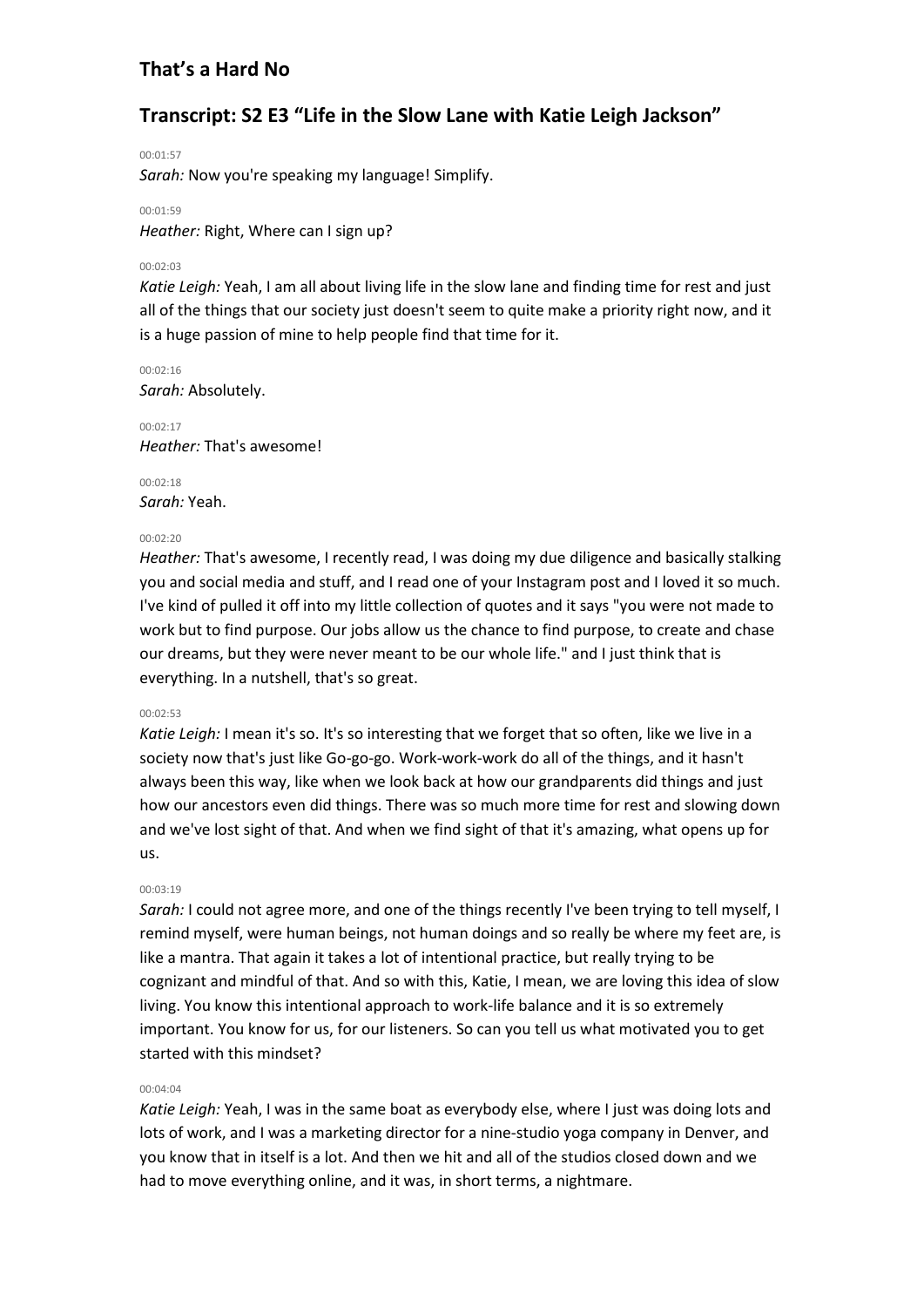# **Transcript: S2 E3 "Life in the Slow Lane with Katie Leigh Jackson"**

#### 00:04:29

*Heather:* Yeah, I can imagine that's tough.

#### 00:04:32

*Katie Leigh:* Yeah, it was just months of, like nonstop working, of figuring out how do you take nine studios, put them online, not lose all of your memberships. Just insane amount of hours of work that by the time we got to like, I think it was July of 2020, it wasn't working and the business wasn't profitable and they decided to close their doors. And at that point it was like we had this big, beautiful team meeting and we all came in and we were. I mean I was, I was at that point ready to quit soon, but like it's the middle of COVID so like. Can you even do that? Like? Where are you going to get a new job right?

#### 00:05:11

*Heather:* Yeah.

#### 00:05:11

*Katie Leigh:* We come into the staff meeting and they announced that they were closing the doors and it was like half of you is like devastated and the other half of you is so relieved because you can't do this anymore, like you are not a functioning human being. And so once I was done there and we officially closed the doors and everything was settled, I then had all this space on my hands like well, I don't know what I'm going to do next, but I know I need a break and I just need some healing time because my body was all out of whack and my mental health was all over the place that I was like. I just need some rest to figure out what my next step is and whatever I do next it, it can't be like what I just came from.

#### 00:05:50

*Sarah:* And how did you honor that experience? Because I think, as you're sharing with me like again, we talk a lot about that. You know trauma response or that you know fight, flight, freeze or fawn, and I'm hearing you say like I needed to heal from this rather than just you know, possibly perseverate or you know, fixate or really what's this next move? How did you get to a place that you were able to honor, the need to heal and release from the traumatic event that just occurred?

#### 00:06:24

*Katie Leigh:* I think a lot of ways for me there was no other option, like I was so exhausted that like staying awake during the day was hard and my whole body just was like exhausted. I had the worst adult acne and like never really had acne, and it was just like every part of my body. It was backfiring that I was like all right. Well, there is really no other option, like I don't even have the energy to start applying for jobs or doing anything and and luckily like at the time I could get on unemployment and I was like. This is a safe guard for our family. So I can do this for a little while and figure out what that next step was, and so it was the summer my sister was in town with her daughter for fourth of July, and so I spent a lot of time with family and spent time sleeping and not doing anything. For me. It's like a type-a personality and I'm always doing things and I always have ideas and plans.

#### 00:07:20

*Sarah:* Heather and I can relate to that!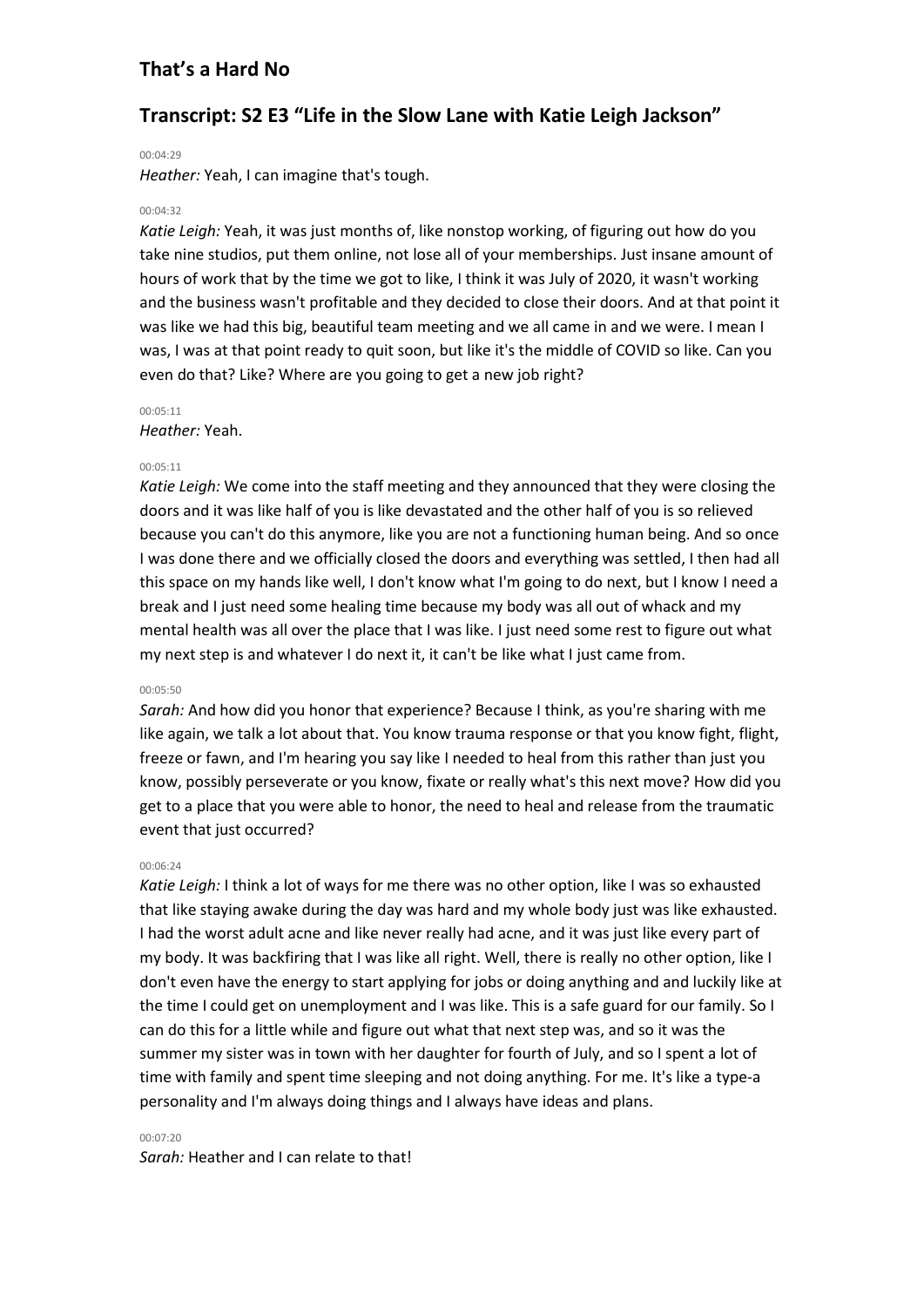# **Transcript: S2 E3 "Life in the Slow Lane with Katie Leigh Jackson"**

#### 00:07:21

*Heather:* I'm waving my hand. Like, yes! Yes!

#### 00:07:27

*Katie Leigh:* Yeah, exactly. There was definitely difficulties of a like, Okay, now we need something to do. Like not having things to do is driving me nuts and you know my husband's still going to work everyday and he works in our house. So like feel guilty that I'm not working, but it was the support of him and it was having the space of just like let's, let's get back to a place where you can start dreaming again, because when I realized it was really at its worst was a few months later my husband was talking to some friends and I was eavesdropping because I heard my name and he was saying I knew it was really bad for her when she wasn't obsessing about anything, because I get into these modes of like, learn about a new topic and now I go get every book from the library and I'm on 20 different blogs and I'm like learning everything I can learn about this new topic that I'm obsessed with and he was like she didn't do that for months, like she like woke up and went to work, got off, watch some TV, went to bed. Yeah, like, that was her life.

#### 00:08:23

*Heather:* There was no more, no more room for any other input. You were just overloaded. Yeah.

#### 00:08:29

*Katie Leigh:* Yeah, I was just running through getting getting through the days as much as I could and until I could go back to sleep, because realistically that was better.

#### 00:08:37

*Heather:* So let me ask: you talked a little bit about your sort of physical burnout symptoms and the fatigue and everything. I think a lot of people can relate to that and you talked about how you really had no choice and you, like you, had to take a break and risk. But knowing that intellectually and accepting that in your soul, it can be two different things. And you can, you know, Sarah talks about her shitty committee, of the voices in her head that beat her up and criticize her. like? Do you have a shitty committee and were they yelling at you when you're trying to rest and take care of yourself and say no, no, you really shouldn't be doing this and you're a loser. You know, like, were you hearing those kind of voices in your head?

#### 00:09:16

*Katie Leigh:* Oh constantly, always to this day, I still hear that shitty committee like I don't know that they ever go away. They might get a little quieter or you might get a different committee that's not shitty, that can be louder than them.

#### 00:09:28

*Sarah:* That's my positive posse.

#### 00:09:37

*Katie Leigh:* I love it, love the alliteration. Yeah, exactly, I think for me it was if I was just sitting at home doing nothing. That's when it was harder. But I had family in town so I could at least go and like I was like. Well, this is good because I'm doing something. I'm being with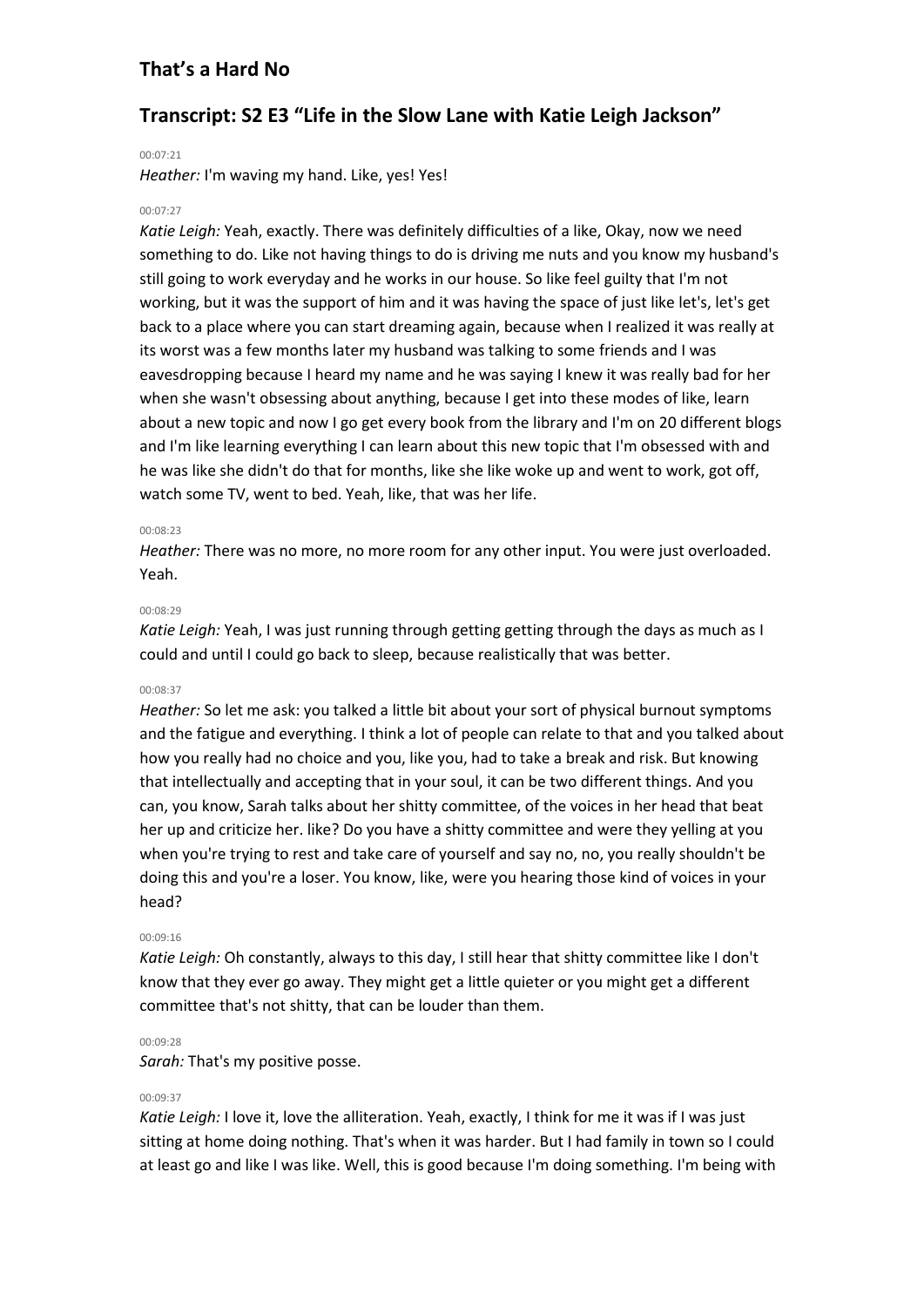# **Transcript: S2 E3 "Life in the Slow Lane with Katie Leigh Jackson"**

family who I don't usually get to see. So that was helpful. And then when she left town and like now, I'm kind of figuring out what I'm going to do next. Any time I did have in the day where I started, I, like you, have to go do something. I might spend a little bit of time like sitting down like all right. What are my next steps like? What are my next options? And for me it ended up that just through word-of-mouth and friends like had a couple of different brands reach out to me asking if they could hire me to do their marketing, and that just kind of continued to tumble and build up into the business that I started running after all of that. But as I was building that, there was always a conscious decision of I have to be really intentional with this business because I don't want to go back to where I was.

### 00:10:33

*Sarah:* Yeah, and I mean, I think what you're sharing resonates with so many people and you know to Heather's point, it's like, cognitively, we're able to tell ourselves you know those those should's or you know this is what feels an alignment. But then to actually execute that and honor that, I think that's where a lot of that disconnect is. You know, in addition to your wonderful support system, that it sounds like you have what were other steps that you started to take, to really reevaluate those priorities and those values, to get you to a place where the true healing could happen. And, like you had said, I didn't want to repeat those patterns. I knew that I wanted something different. Can you share a little bit about that?

### 00:11:23

*Katie Leigh:* Yeah, I think it came in a couple of different ways, so one way was I was really working on my mental health by getting back into a yoga practice after after that company, like dissolving, I had a really hard time going back to yoga. I just didn't feel like a good thing to me until I found an amazing studio that I fell in love with and I ended up doing there yoga teacher-training just for my own practice, not to actually become a teacher.

### 00:11:51

*Sarah:* I call it my me-search. When you go to do research and go to try new things, it's it's me-search that you were doing.

### 00:11:58

*Katie Leigh:* Exactly, and so so even just doing that, like getting back into my body, getting into a healthy routine, all of that was a really great stepping stone into, like what I'm going to build next, and and I look at that as my foundation, so I'm taking care of the foundational things I need as a human being in order to survive, which is good sleep, healthy foods and movement in your body. And once I had that foundation, then I could start getting into more of the intellectual things and dealing with some of my shitty committee and other things that we're just going on in my head. And you know, later on I ended up finding an amazing therapist, and so I'm always a big proponent of therapy. I also have a mother who's a therapist, so I'm just surrounded by it. But then I started figuring out the things within my life that caused me the most stress. Even now, as a business owner with my own business, I figured out that social media was a really hard thing for me that I talked to people about all the time. I see it as this really valuable marketing tool and I've also seen it used in really awful ways towards people. For me, it just ends up being this huge comparison thing, and so I decided I'm going to take a break from it and see what happens, like can still run a business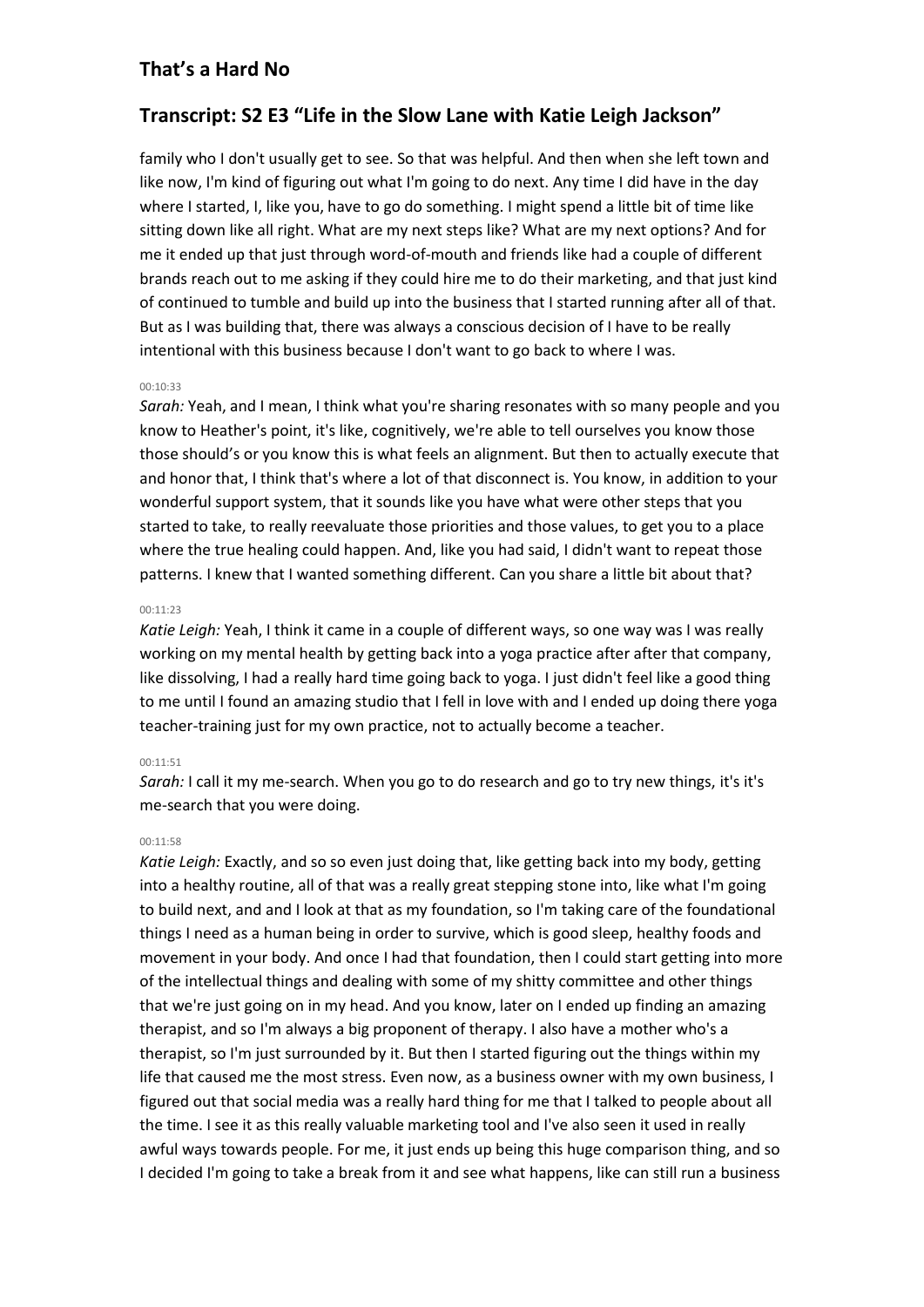# **Transcript: S2 E3 "Life in the Slow Lane with Katie Leigh Jackson"**

without using it? What other ways of marketing can I come up with to help other brands? And then what does this do for my mental health in the long run by not being on it? And so I took from August of last year until just recently. I think February first was when I started posting again, so it was about five months off of all social media and it was so magical.

### 00:13:40

*Heather:* It's amazing. Yeah, when you stop doom scrolling, it's really nice to have time to do other things.

00:13:46 *Katie Leigh:* Oh exactly.

### 00:13:48

*Heather:* and mental space, yeah.

### 00:13:49

*Sarah:* I also wanted to quickly just Katie, highlight the fact that you were sharing. You went back to the basics, and so again. It's common-sense but not common practice. This idea of like getting the sleep that we need, moving our body, eating those foods that you know make us feel our best, so again, those basic needs. You were already on that journey. Then you were able to have some clarity, to then recognize, okay another trigger for me is social media. So do you feel, had you not been meeting those basic needs, you would be able to kind of execute this social media detox the way that you did?

### 00:14:36

*Katie Leigh:* I mean, I guess there's a chance, but I always think that your base health is everything. like if, if you don't get it, if I don't get my eight hours of sleep, I know I'm not going to be thinking correctly tomorrow, like I'm right, I'm going to be moody. I'm probably going to, you know, break down easy like there's just all these things. If I don't eat a good meal, like if I eat all sugar like, I'm not going to be thinking in the right space later in the afternoon. So all of those things have such a huge effect on our mental health that we can't be making these big decisions or thinking about how to do things differently if we were not even at a good baseline.

# $00.15.13$

*Heather:* And even beyond mental health, our cognitive health. Just being able to focus and be sharp and think clearly? And you and I are kind of in the same marketing strategy space where every day you're learning, learning, learning and putting puzzle pieces together. And if you can't think clearly, you can't do your job. I mean it's just you can't it's just functional. So yeah, so what are some of the steps you took to do this social media detox, besides getting just turning it off for a while?

# 00:15:43

*Katie Leigh:* So for me in, with a really clear intention on my social media had announced, like a week or two before I was getting off, that this was going to happen. I set up some posts and stuff so that people could come to my social media page still, and it was more like a landing page that explained who I was and what I did and then, when I decided to come back to it. It was really big decision for me because there was a lot of beauty in not having it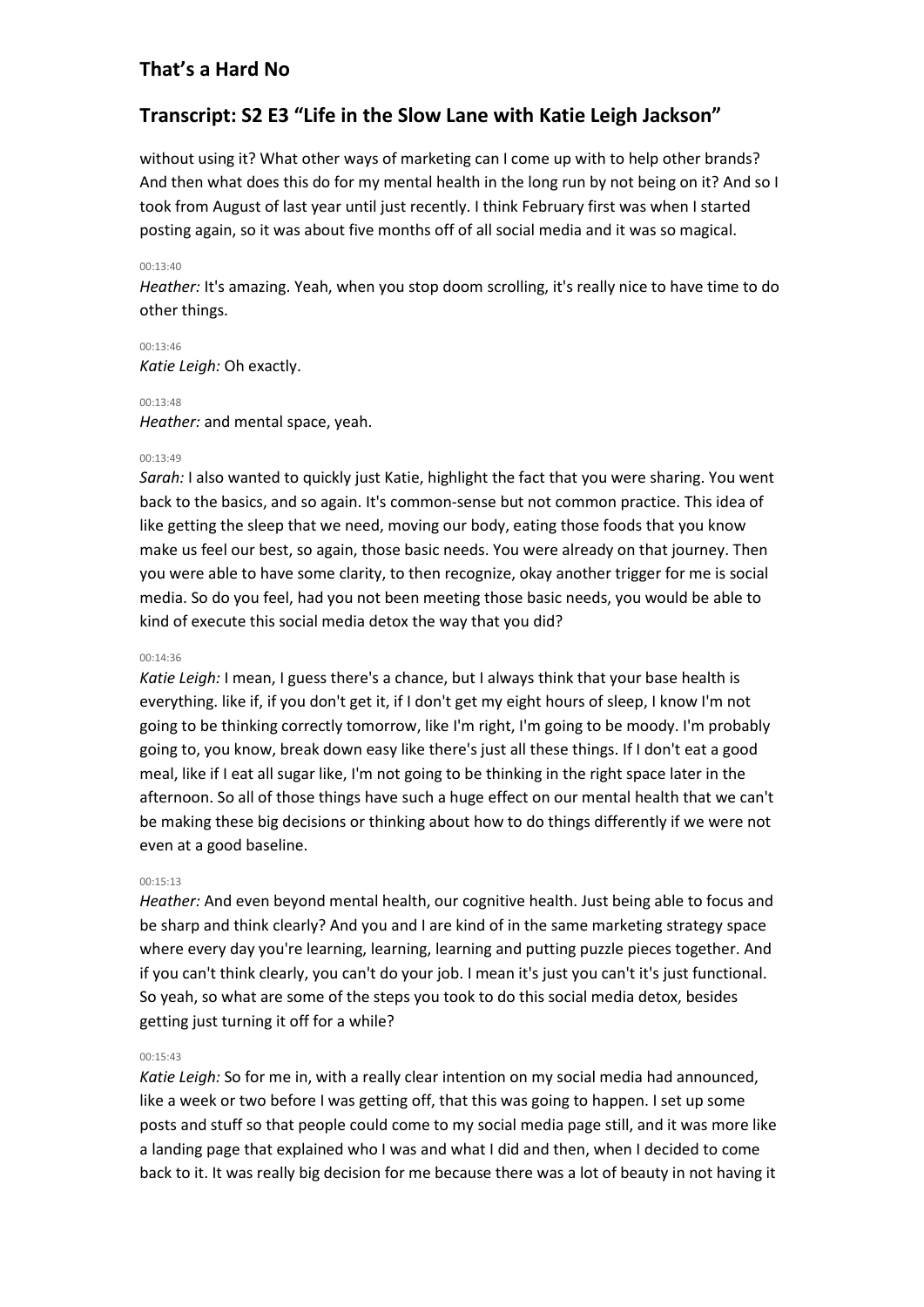# **Transcript: S2 E3 "Life in the Slow Lane with Katie Leigh Jackson"**

at all. But I also found that there were some people I couldn't connect with because they would say, oh, I only connect via direct message on Instagram. You're like, oh, okay, I don't do that. Just other artists that I like to follow, or other brands that I discover you. Just it's such a great, it can be such a great inspiration pool, so it like, all right, well, I'm going to come back to Instagram, but it has to look different than before so that I'm not losing all my time to it and I'm not comparing myself and feeling really icky when I get off of it. So for me that looks like I currently only post one time a week. I post on Monday, which is the theme of my newsletters. The Monday post-it always comes out on Monday. And pretty much only check sages on Mondays as well. So I don't have any apps on my phone, so I've I've taken all of them off my phone. I don't have any notifications on my phone except for text messages and phone calls. So email all that stuff. It's off my phone so that I can not get disturbed when I'm working. I'm not always checking notifications more and more, I'm trying to get rid of my phone and go back to the old days.

#### 00:17:15

*Heather:* Pony Express.

#### 00:17:20

*Katie Leigh:* Yeah exactly, If you could still sell telegrams, I would. So yeah for me, it's been coming up with different ideas and trying it out and seeing if it works and and it looks different for everyone. I mean I work with some clients that they get all of their clients through Instagram. They're obviously not going to take a break from Instagram. That doesn't make sense, but maybe it's scheduling posts through an app like later, so that they don't have to be on the app all the time, and then it's scheduling in time that you're going to be on the app that day. And it's really intentional time. It's not just scrolling, it's responding to comments and messages, it's looking for specific people to engage with who could become future clients. All of that kind of stuff. It just becomes as active, everything being really intentional and not just wasting time on it anymore.

#### 00:18:07

*Heather:* Absolutely, I totally wholeheartedly agree with that. I had to set up similar boundaries. I put it in our terms and conditions and people have to read-through them before they sign a contract with us about when you can contact us, how you can contact us and what kind of turnaround time to you expect. You know, if I didn't have my office here in my house, you know I would leave the workplace and come back and have a set, you know, block of time and I lost sight of that for a while and I was working around the clock, and so since then I've really lost any guilt about that. The other thing I've done is: I love your idea of taking it off your phone. I'm going to have to do that. That's really good.

### 00:18:45

*Katie Leigh:* Great!

### 00:18:45

*Heather:* And the other thing I do is I don't check my email first thing in the morning. I sitdown I have pen and paper, a little bullet journal, I have all my systems and project management tools and I look at every the giant morass of stuff I have to do and I whittle it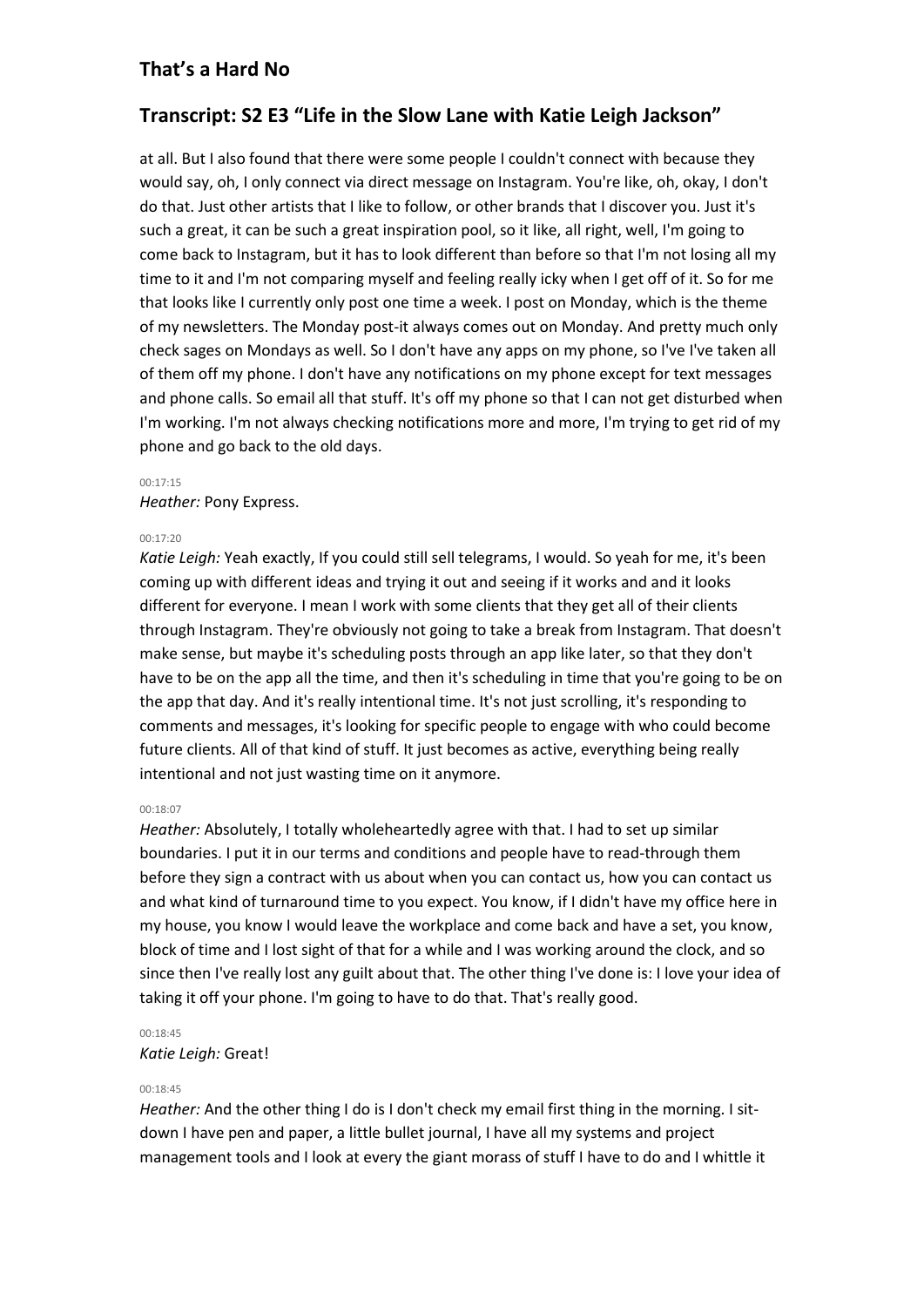# **Transcript: S2 E3 "Life in the Slow Lane with Katie Leigh Jackson"**

down to a few things each day that I need to focus on that day and I set my agenda for the day before I check-in to see what someone else wants from me.

### 00:19:13

*Katie Leigh:* That's a great one.

### 00:19:14

*Heather:* So sometimes I don't check my email till you know lunchtime or something like I, just I have my own stuff I need to do. I will get to you. So great discussions so far, we're going to take a break and we'll be right back!

### 00:19:33

*Sarah:* So the intentionality piece, Heather, that you were touching on, is so important. So, as I am about to bring my fourth boy into this world, which I still like every time, I say that, yeah, and with that being said, like over stimulation is a word that is like constantly being said and being felt in my current life, and so with the overstimulation that happens externally in our environment. Internally, when we do go to take time to get on to social media, I have noticed for myself setting those boundaries of being intentional about what it is that I'm going to search for. That wasn't always the case, because I do believe that we need a little bit of of an escape. Sometimes we need some of that mindlessness, but also there are great accounts that really do you know, provide you with, you know that support or it feels like a warm hug, and so you know Heather you've taught me a lot in regards to, I am a huge advocate of a morning routine, and you know Heather you've mentioned before, you know, doing your crossword puzzles or reading your New York times or whatever it is before you hop on to the actual social media, and I've recognized, habitually, there's times where it's like I just pick my phone up and before I know it I'm mindlessly scrolling. So really to be able to take that time, to be intentional about, if I do pick my phone up, is there someone that I want to touch base with? There's this really great account that I follow, that really strays away from the toxic positivity but really leans into that like self compassion and provides like a daily quote that I just again, it feels like a warm hug, and so I think, having that intentionality of when I am going on to these sites. What what am I searching for? And I also noticed that checking in with myself when I'm scrolling newsfeed. Maybe there was an account that did serve me during a certain time, but then I'm noticing it is starting to trigger some big feelings. You do you like, Keep, that person, you know no negativity towards them, but that may be a time for me to just say you know what. Thank you for serving during that time during that season, but I am going to take time-out and I will unfollow, and so just kind of regularly. It doesn't even have to be like you know, everyday, unfollow five people. It's more of like when you're scrolling, being able to just you know, honor how your body feels and be able to not follow people that you know aren't aren't serving you.

#### 00:22:40

*Katie Leigh:* Yeah, I mean, one of the things I do is I only follow 50 people. Like I have a rule about that, so if I'm going to follow somebody new and I'm at 50, I have to go unfollow somebody else.

00:22:51 *Sarah:* Ok.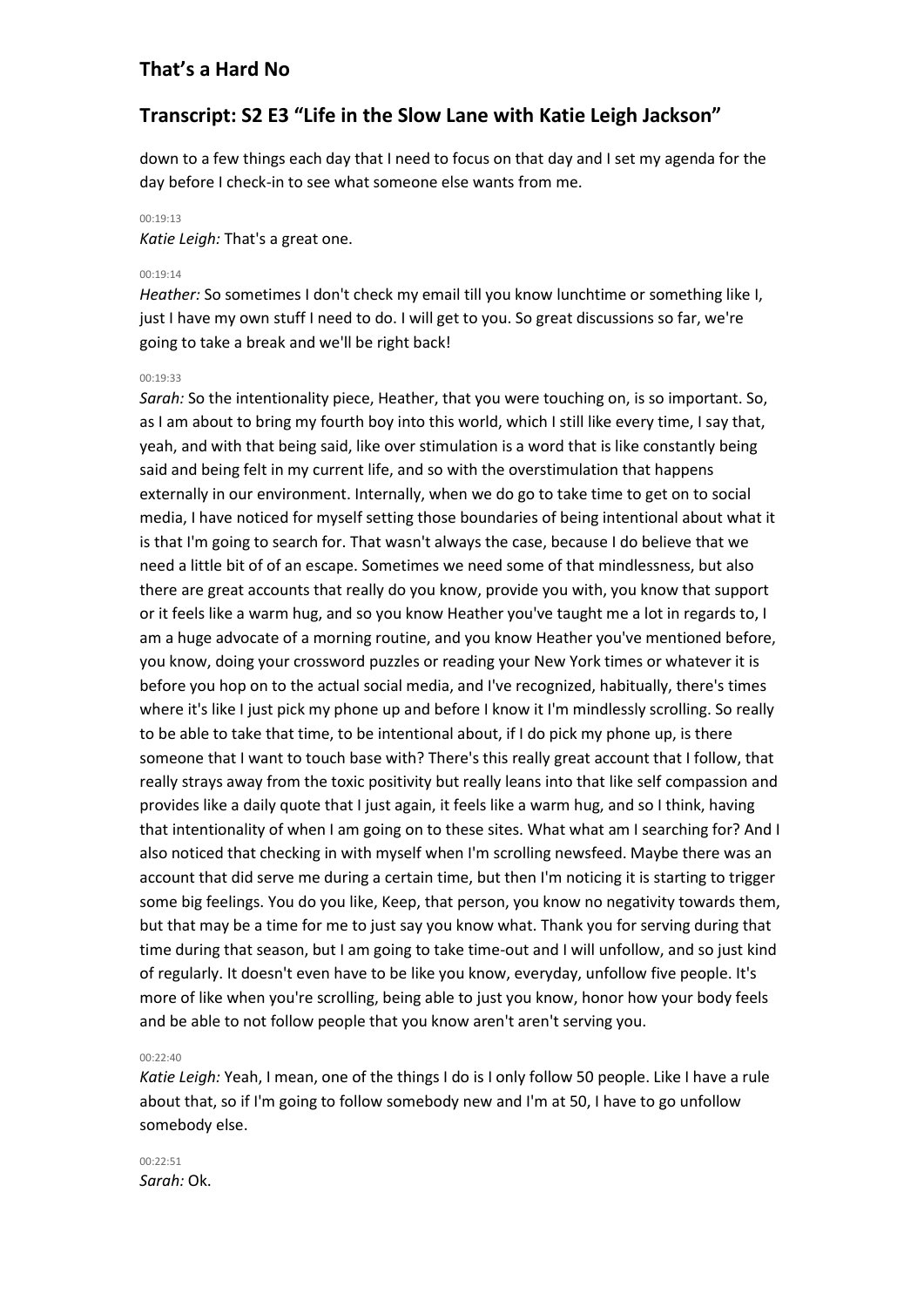# **Transcript: S2 E3 "Life in the Slow Lane with Katie Leigh Jackson"**

### 00:22:53

*Heather:* That's my same philosophy about shoes: if I buy a pair of shoes I have to throw one away.

00:22:55 *Katie Leigh:* Exactly!

### $00.22.56$

*Heather:* There's only so much room, there's only so much room in my brain, right? I love that, I love it, that's great and that way you're really curating the stuff you really intentionally want to see. That's great.

# 00:23:15

*Katie Leigh:* Yeah and you can scroll as long as you want, but the scroll is very short, like you get through all of the content within ten minutes right. There is just not enough new content. So you're like, ok, I'm at the bottom of my scroll. Cool. I don't need to do this any more.

00:23:28 *Heather:* Done!

### $00.23.28$

*Katie Leigh:* and you move on. And I've found that sometimes not following people in my same industry ends up being better for me, like when it comes to work-related stuff. Right, because that's where the comparison game can be really bad and you can just get stuck and be like, oh, I'm not good enough and not want to do whatever you do, and so that sometimes is also helpful.

### 00:23:47

*Heather:* There's a lot of toxicity in our field too. There's a lot of, you know, marketing bros with a whole lot of garbage that gets put out there. So I think in any industry there is that and you need to filter that out.

### $00.23.59$

*Sarah:* Decision fatigue is a real thing and I've noticed that there are different accounts, that the foundation of it is pretty similar, but it can be very contradicting based on what that person shares and so kind of limiting how many people you're following based on that one niche, if that makes sense, because, yeah, it can be that internal dialogue. We're already there's enough decisions out there. So trying to differentiate what's true factual information from, you know, kind of that fluff. So.

# 00:24:36

*Heather:* So I love it. So so far here are some of the techniques you've taught us. You've taught us take the social media apps off your phone. So I'm guessing you're only posting social media on your desktop computer right? So you have to be very, very intentional about when you're going to sit-down and do that..

00:24:53 *Sarah:* and the time blocking.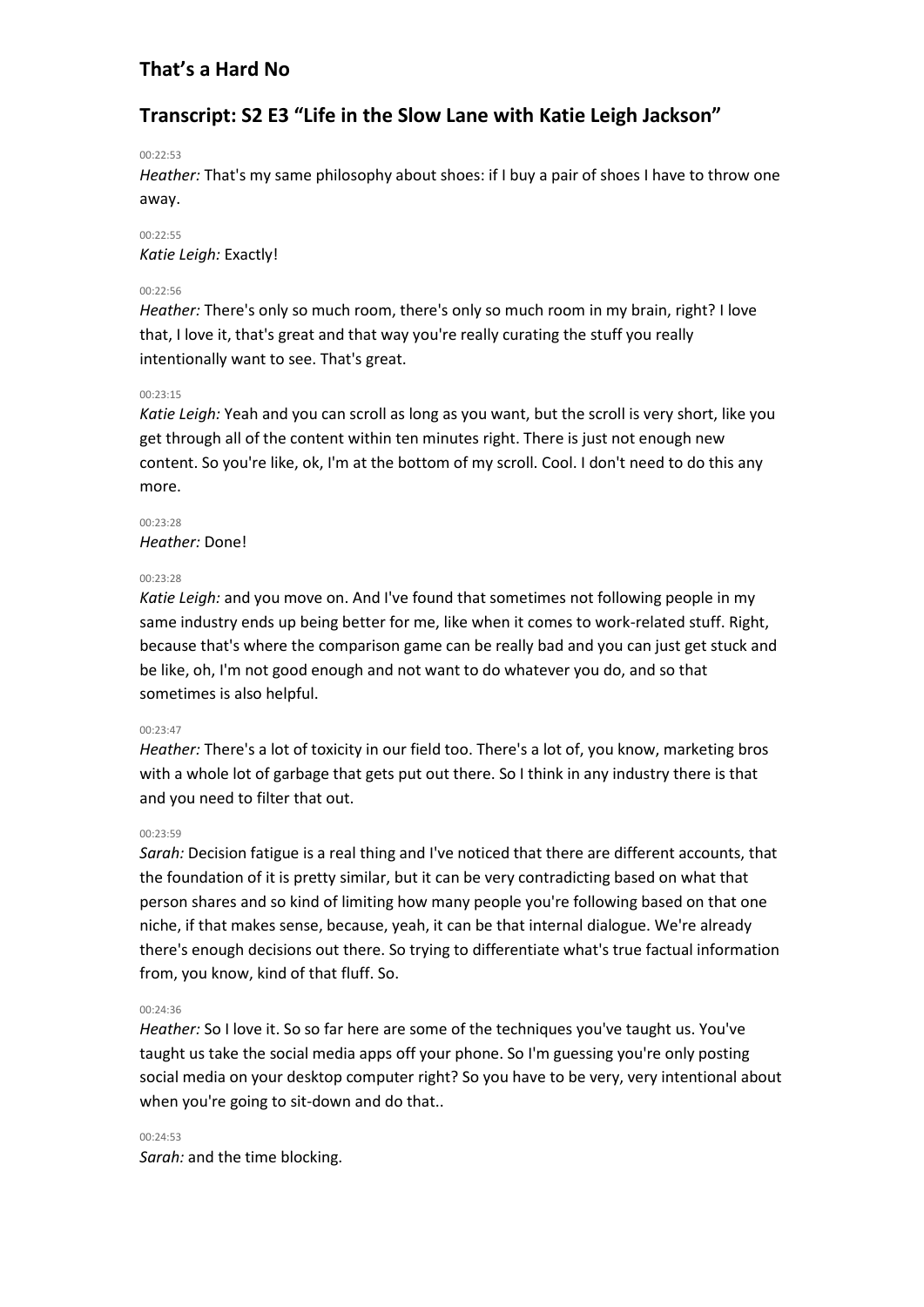# **Transcript: S2 E3 "Life in the Slow Lane with Katie Leigh Jackson"**

#### 00:24:54

*Heather:* Your email is off your phone, which I love that idea. You're limiting the number of people you follow.

#### 00:25:02

*Katie Leigh:* I think those are the big ones.

#### $00.25:04$

*Heather:* Those are the big ones, so that's about you and your personal social media use. How do you advise, like people like Sarah and I, who are like busy entrepreneurs and, you know, feel like they have to kind of be aware of everything that's going on and their industry and...

#### 00:25:19

*Katie Leigh:* The things I do is we start off by figuring out what's working for you, so like, what are all the marketing channels that you're using and what are you on and what's actually working, because most people feel like they need to be on every single channel. So you need to be on Tiktok and Instagram and Pinterest and all these things, and it takes so much time and odds are at least half of them are doing absolutely nothing for you. So now you're putting all of this energy and creative power and time and all this stuff into something that has no return on investment right.

### 00:25:48

*Heather:* And that goes into understanding your customer base.

00:25:51

*Katie Leigh:* Exactly.

### 00:25:52

*Heather:* And who's using what platforms? And, yeah, we're speaking the same language.

### 00:25:56

*Katie Leigh:* Yeah, you get it! So for me it's anything that's not working, anything that's not getting an. I would at least put it on hold for now, just like put a pause on it and put all of your intention and your focus on the things that are working and are bringing in new customers or revenue. And then from there we can kind of start figuring out like what are the things you like doing on social media so like. I don't mind just posting. I like having pictures up there. I'm an artist, so I like to share some of my work up there. I like having conversations, I like to write. All of that's fun. I hate doing reels. I hate doing all of the like extra stuff that you do on Instagram. That was always my nightmare, it was always on my to do list and I just dreaded it. So I'm like great. I'm not going to do it and you know there's something about people talking about. Well, that's what the algorithm wants and I'm like okay, great. I know a ton of accounts that don't do those things and their accounts are still doing great. So I'm just not going to do those things and let's see what happens.

# 00:26:53

### *Heather:* Yeah!

#### $00.26.53$

*Katie Leigh:* Yeah, so it's it's one of those things like what's working? What do you enjoy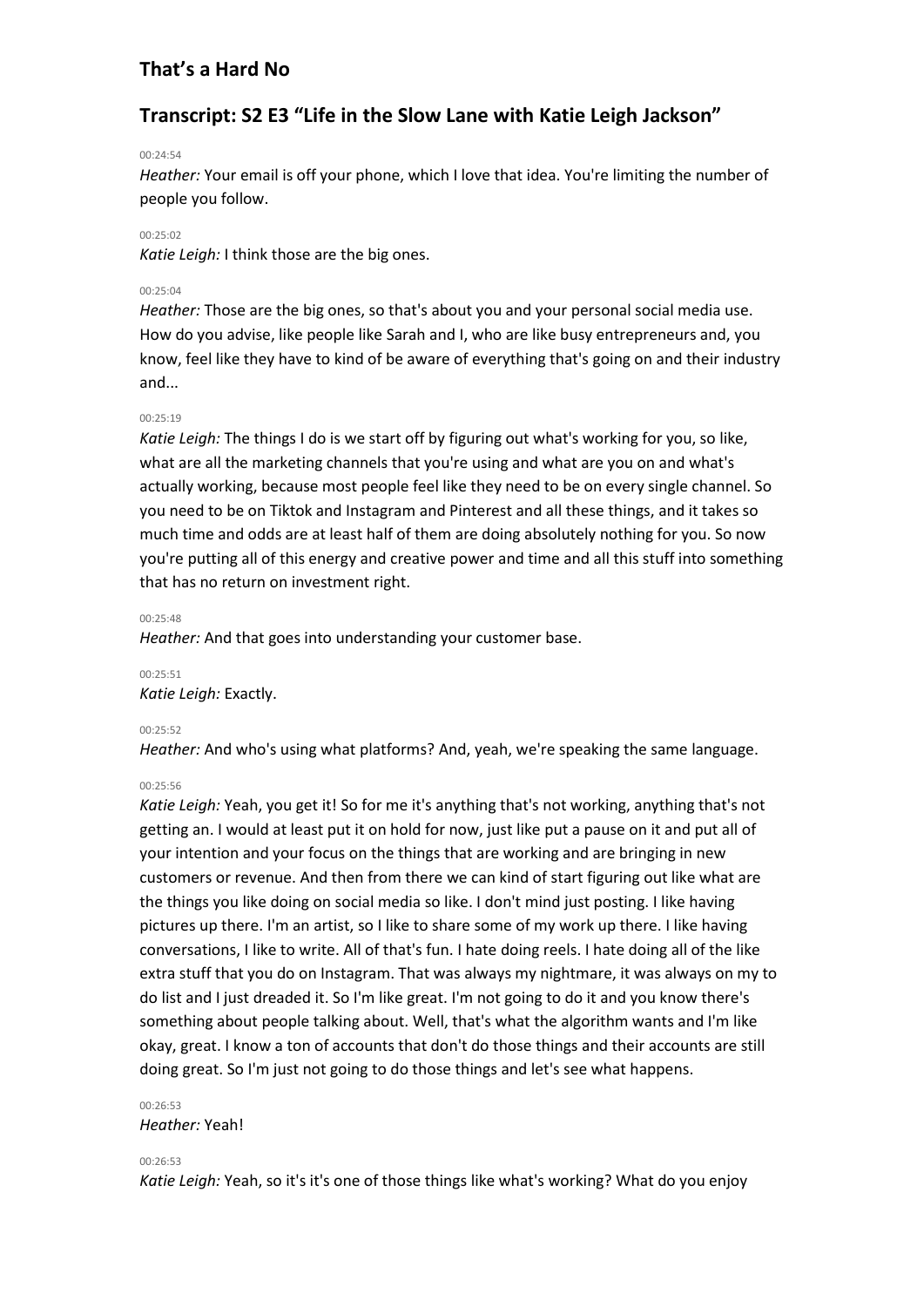# **Transcript: S2 E3 "Life in the Slow Lane with Katie Leigh Jackson"**

doing? What do you not like doing? And then, if there's something that's working really well that you hate to do, then we start talking about: is there the ability to outsource or can we like limit the amount of those types of posts that you're doing so that there's a little bit more balance for you?

### 00:27:13

*Sarah:* Well, and I love the way that you spoke that because it's preserving your energy for you to really be able to provide the content in the way that feels best for you instead of it being forced, because I think that when you are focusing on those algorithms or when you are focusing on, you know, content heavy type things, it doesn't feel as heartfelt because it feels like, okay, this is one more thing that have to do, but by you saying no, I'm not going to be a prisoner of those you know expectations. It leaves room for you to be able to enjoy the things that you're sharing and then, just like other, pointed out that beautiful post that you had. So many more people can resonated because it's not this generic thing that you're just, you know, putting out to have content.

#### 00:28:05

*Heather:* So the thing we keep telling people over and over is, if you say no to the things that aren't serving you, you make room for the things that better align with your hopes, your dreams, your goals, your values and help you live your best life. So that's what you've done. I mean you

### 00:28:20

*Katie Leigh:* Yeah.

#### $00.28.22$

*Heather:* You are the walking talking, embodiment of okay. We're done now, we've accomplished it. No, I'm kidding.

#### 00:28:26

*Katie Leigh:* I wish it was that easy.

#### 00:28:31

*Heather:* I know right? It never ends, it never ends, but I mean that's just that's amazing. I don't know if you know this, but I had cancer during the pandemic. I was diagnosed at the very beginning of the pandemic and went through treatment and everything had to shut down. My business kind of slowed way down. Right at the same time, my body had to slow down, so it actually kind of worked for me. And then, as I got better and the economy ramped back up, I thought I was like I've licked this. I've got it, I know how, the balance now and I know how to take care of myself. And then, as more opportunities came my way, I found it was really really hard to enforce those boundaries and stick with those boundaries and that mindfulness. So have you had challenges? Kind of you know, since that really slow period, that intentional, slow living period like? How do you, how do you stay on track, how do you maintain those boundaries and not give in to kind of that instinct to just go, go go.

#### 00:29:26

*Katie Leigh:* Yeah, I would love to say that I just do it perfectly and I don't ever have those issues. But that is not true. It's always just always UPS and downs, like there's just times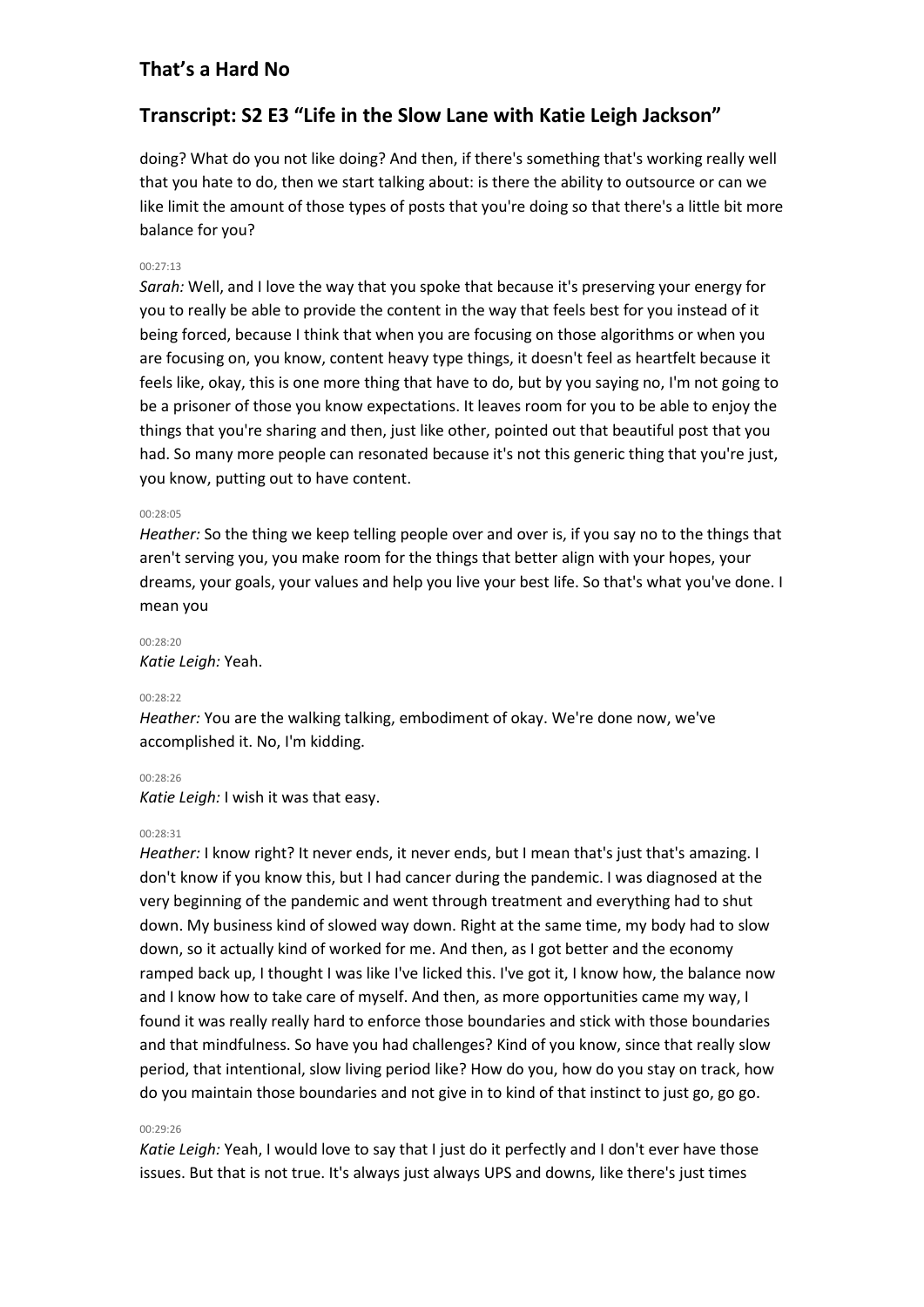# **Transcript: S2 E3 "Life in the Slow Lane with Katie Leigh Jackson"**

where you know you're like. Handle this. I can do all of the things and then you had a week when one, like god, I'm exhausted this week. Why am I so tired? And you know, whatever cycle you're in, that just happens. And so for me it's a lot of tuning in, it's noticing. I'm like, oh, I'm really tired today. I've been tired the last few days. I need to pull back. I need to slow down a little bit. It's being really conscious of how many new clients am I taking on. And you know, scheduling out time of this is when I'm going to have time to work on creating stuff or time to work on my business. And then this is time dedicated to client work. And for me that that looked like, you know, figuring out all my finances and how much money do I need to be bringing in and what is my, my minimal viable product? What is the least I can bring in? And as long as I'm staying above that, we're good to go and I think that can sometimes be really helpful of like it's not about making a million dollars. It's what do you need to survive? What is it that your family needs and make that the goal and anything on top of that's great. But as long as you're hitting that bottom goal, then you can start to say no to more things and make time for yourself and prioritize the things that are really important. Because when it comes down to the end, when you're at the end of your life looking back, no one says I wish I worked more. It's just not that's right, anything anyone ever says.

### 00:31:00

*Sarah:* That example that you brought up is oftentimes what I share. This check engine light goes off. So when we're starting to find ourselves questioning, maybe that why does come up leaning in with curiosity, recognizing check engine light has gone off? What's underneath the hood? What do I need more of? What do I need less of? And really, you know, honoring that. But I think it takes that self-awareness to be able to recognize, because for so often there have been patterns in our life that have served us. But to just keep going, you know, just keep, you know, pull up your bootstraps, just keep trucking when really we have to recognize the slowing down, and I think that that can be extremely hard for us to to honor.

### $00.31.52$

*Heather:* Yeah, and I think, the slowing down and lowering the volume on all the noise from social media. That's that's when you have the space to take that self-assessment if we're always taking and taking in, there's no room for our own thoughts and feelings.

### 00:32:06

*Sarah:* And I often encouraged to use, like the three R's, but it's a way to reflect. Just bring your curiosity to it, reflect, release, honor it, heal from it and then the repair or the refocus. What do I need? Moving forward? So that's a good way. You know, listeners, if you are noticing that you're resonating with what we're saying, that check engine lights going off really reflect on what's been going on. Allow yourself to release it without blame. Shame, you know, criticism. And then you know what do we need to repair or to reconnect or to refocus?

### 00:32:50

*Katie Leigh:* I have a sacred ritual every week of taking a bath. It's like I have to get at least one bath in and I have all my absences and essential oils and all the fun things to make it, whatever I want it to be that day. But it's like an hour of dedicated time, that, like I don't have my cellphone on in the tub, like either have a book or I'm just sitting there staring off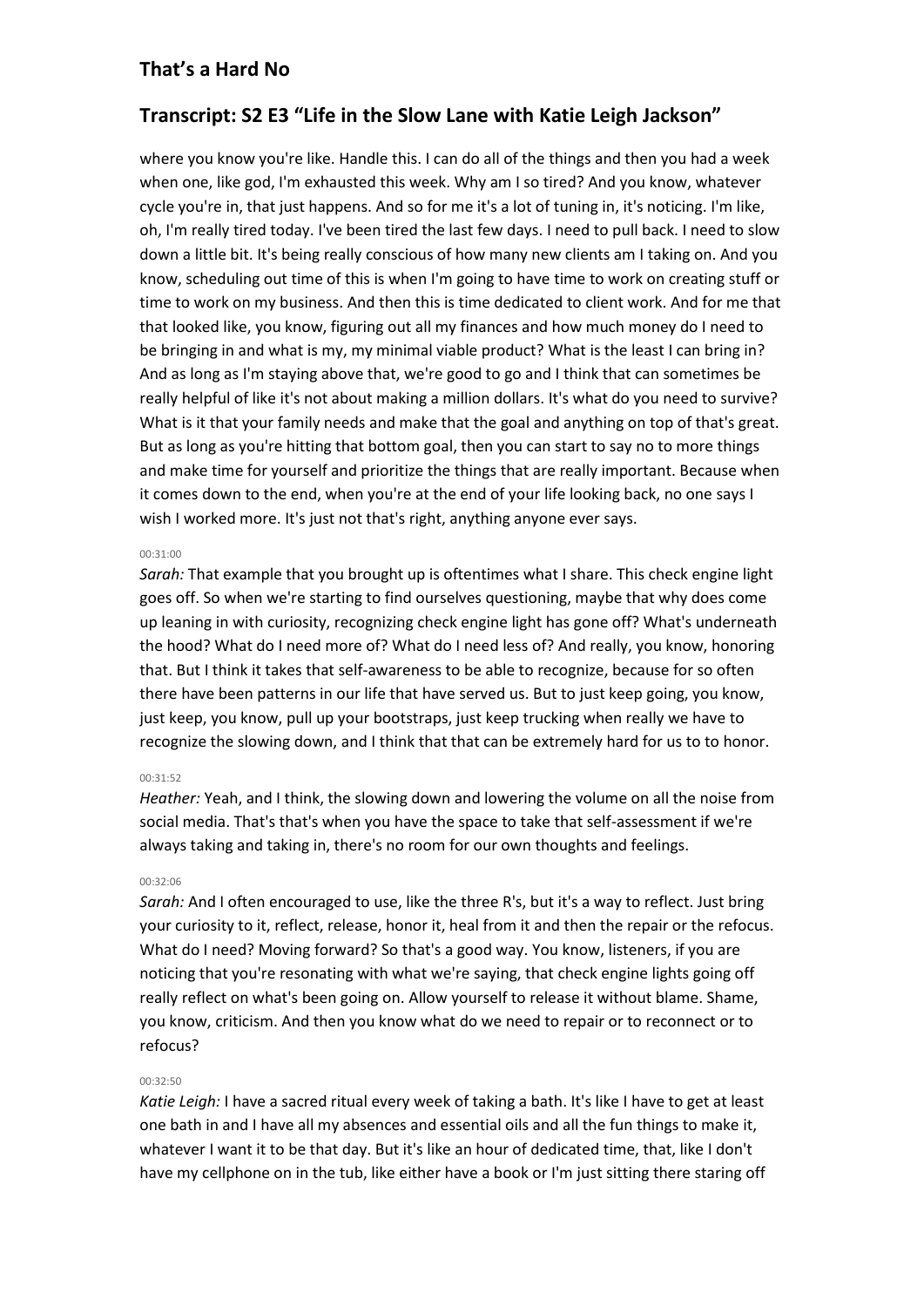# **Transcript: S2 E3 "Life in the Slow Lane with Katie Leigh Jackson"**

into space and it's a really great time to just kind of be able to check-in and say: all right, how are you feeling like? How are you emotionally? Oh, you snapped at your husband today? What was that all about? It's because you've got too much on your plate. Okay, how can we take a couple of things off of your plate this week? And just noticing that, like I noticed when I start to snap more at my husband, I'm like ok, something's happening here because he didn't deserve that. So what's going on that? I can take care of that when my stomach's always in knots or when I'm feeling really tired? Any of those things are signs to me that something's wrong. We need to go figure out what this is and sometimes just doesn't feel like you have time to go by yourself and reflect. And that's why I have this dedicated self-care night, which is at least an hour to myself in the bathtub, and so for somebody else it might be going for a walk or part of your morning routine, getting up before everybody else and just sitting and having coffee or tea, whatever it might be of just having some at least an hour to yourself once a week that you can really spend the time to reflect.

#### 00:34:20

*Heather:* I love that, it's like a date with yourself.

# 00:34:22 *Katie Leigh:* Exactly.

#### 00:34:24

*Heather:* So tell us, you know you've talked about. How you've gotten back into your art and tell us about how this slowing down has improved your quality of life over all, or how you've seen it improve the lives of some of your clients, or give us some hope for the people who are struggling with this.

### 00:34:41

*Katie Leigh:* Great I love giving hope.

# 00:34:43

*Heather:* Yes.

### 00:34:46

*Katie Leigh:* Alright, You know it's it's still one of those things that it's a constant thing that I'm always doing, trying to be better at slowing down and remembering to slow down. So it's a lifelong practice. But for me I've gotten back to my art, which is something that I hadn't been to in a very long time, and that's been probably the best gift. That slowing down has given me is just to feel more like who really have always been meant to be that I'm supposed to be, and it's given me this space to really come back and analyze it like. All right, what masks have I put on for the world and what things have been doing? Because I've been told that I should be doing these things. And and who am I really and what do I really want to be able to do? And so by slowing down, I've really taken the time mean, along with therapy and support from friends and family, and what not have been able to have that space to figure out like okay, well, who do I want to be? What do I want to do? How do I want to help the world. And so slowing down has allowed me to find clients that I love working with, that I get to choose the clients that are the right fit for me and not just choosing any client that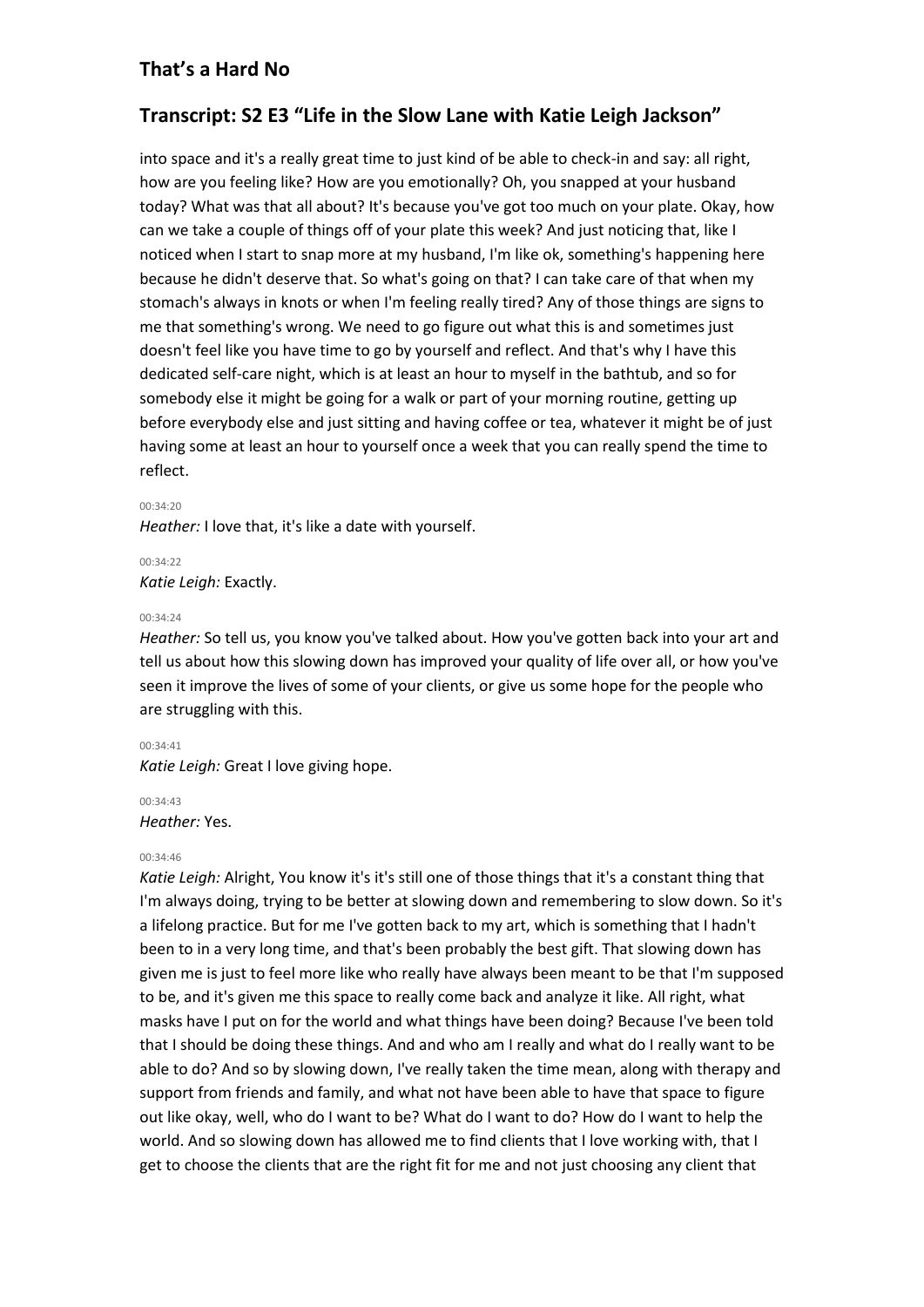# **Transcript: S2 E3 "Life in the Slow Lane with Katie Leigh Jackson"**

will take me. It's allowed me the space to create and to create another stream of revenue, which has been really fun, and then it's also given me the space to take care of myself, to then be better of taking care of my family and my community and for the clients that I've worked with I've seen that, by really getting intentional and simplifying marketing, it's allowed them to open up space in their own lives so that they aren't constantly working or they don't feel the stress and the pressure to have to be doing all of it that there is this space to be able to say no and to still have a profitable business and to still be serving your customers and doing amazing things, but without sacrificing your own health and sanity.

### 00:36:38

*Sarah:* And I think that was, you know, a great point to leave on this idea of when we have a tendency to fall into some of those meeting others expectations. What pieces of us are we losing and so really being able to identify what is it that I need? That feels in alinement, what boundaries need to be set so that I am able to distribute my energy in the best way possible to feel fulfilled. Like others, I feel like we could just talk to you for hours and hours, but I also want to share you with. You know our listeners. Where can people find you?

#### 00:37:20

*Katie Leigh:* Yeah, so the best place to find me is on my website. It's TheKatieLeigh.com, and there I have a free guide to work-life balance. If you want to grab that wonderful that I'll sign you up for my newsletter and respond to all emails from my newsletter. So you can always hit reply to those and feel get a response from me. I am on Instagram now, very small, only post once a week, but you can follow me on there at SincerelyKatieLeigh.

#### 00:37:54

*Heather:* Wonderful, we'll put those links on our show notes on our website as well. Thank you. This has been a great conversation. It's been really great kind of getting some new ideas, some new, tangible ideas that our listeners can benefit from. I know I'm going to try, so really, thank you for sharing your story in your knowledge.

### 00:38:12

*Katie Leigh:* Thank you so much. I was so excited to be here. I hope it helps the listeners.

00:38:18

*Sarah:* Well, it was a pleasure talking with you.

00:38:21

*Katie Leigh:* Thank you so much.

### 00:38:36

*Sarah:* OK Heather, you know that I've been asking followers on social media to share some of their questions for the podcast. We've gotten some really great questions and I wanted to take a few minutes today to answer one of those.

### 00:38:50

*Heather:* Great! So here is our question from one of our listeners: how do you navigate anxiety or overwhelm while feeling isolated parenting in a pandemic? Now I kind of know that, like some of us might consider, like we're near the tail end of this, but there are still a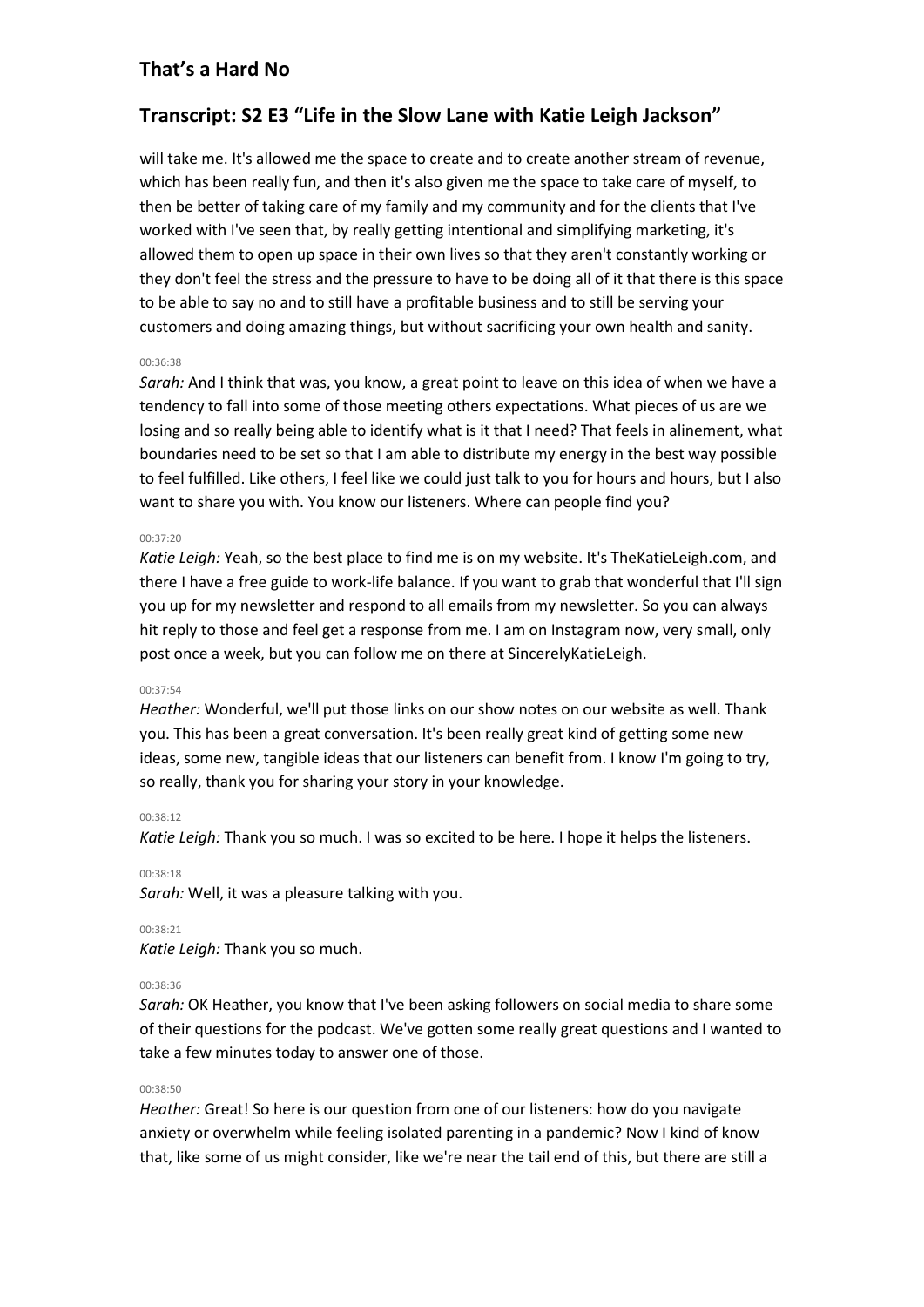# **Transcript: S2 E3 "Life in the Slow Lane with Katie Leigh Jackson"**

lot of parents with young children under five who can't get a vaccine, who are really still kind of stuck in this situation. So what would you say to this listener?

# 00:39:21

*Sarah:* The first thing that I would want to say is that you are not alone, although it can feel very isolating and how you feel as valid. Collectively, this is a theme that I've gotten a lot in my office, as well as in the space that I met on social media, people sharing this, and it can be so conflicting because as parents, we are touched out, we are over stimulated, we are constantly with people, our kids.

### 00:39:59

*Heather:* These little people with sticky fingers and need her constant attention. Oh, I remember it was hard and I wasn't in a pandemic and it was still hard.

### 00:40:08

*Sarah:* Right, yeah, and so some of these outlets that we used to have served not only our children, by being a great release for them, for, you know, to get their energy out. A lot of those places are closed or there's a lot of restrictions, but also that change of scenery was something, as parents that we really needed, and so I would really encourage, and I know, especially with the winter months, it can be really tough, but really being able to get outside in some capacity. So whether it is just taking a little bit of time, opening up your window, opening up your front door, sitting outside, breathing in that fresh air, looking around, really allowing yourself to, you know, change that scenery, strap the kids in the car if you need to go for a car ride, but making sure that we are taking time to physically get out of the house, I think it's really important.

### 00:41:17

*Heather:* I know when we were talking with Katie we talked about connection and social media and I know there's a lot of research and New data about internet usage through the pandemic, and one of the things I've learned is that there's a huge adoption rate of people joining Facebook and other platforms for the first time because they were seeking connection or they couldn't go physically be with family members, and so they connected virtually over social media platforms. So I don't know if if there are mom groups where you can connect with people, if if you can be deliberate and intentional with your social media usage so that you can connect with other parents for support, I feel like any time you have someone you can just talk to who's in the same boat. I mean, I remember when my kids were little and I was with them all day and my husband would come home and I would just be like: nobody touch me. Nobody talked to me. I need ten minutes alone. You know Oprah would come on at four o'clock and I would just start crying because I hadn't had a shower yet and I just wanted a shower. It's hard to be a parent of small children, especially and as you know who I'm talking to. But yeah, I would just say you know if there's some way to find some connection with another adult, even if it's you know someone you don't know that well or or maybe it's someone who isn't a parent right then, but just someone you can have. I remember the thing I missed the most when my kids were little was being able to use the intellectual part of my brain instead of just being physical labor, and that's why I ended up going to the studio and painting at night, because I just needed that creative, intellectual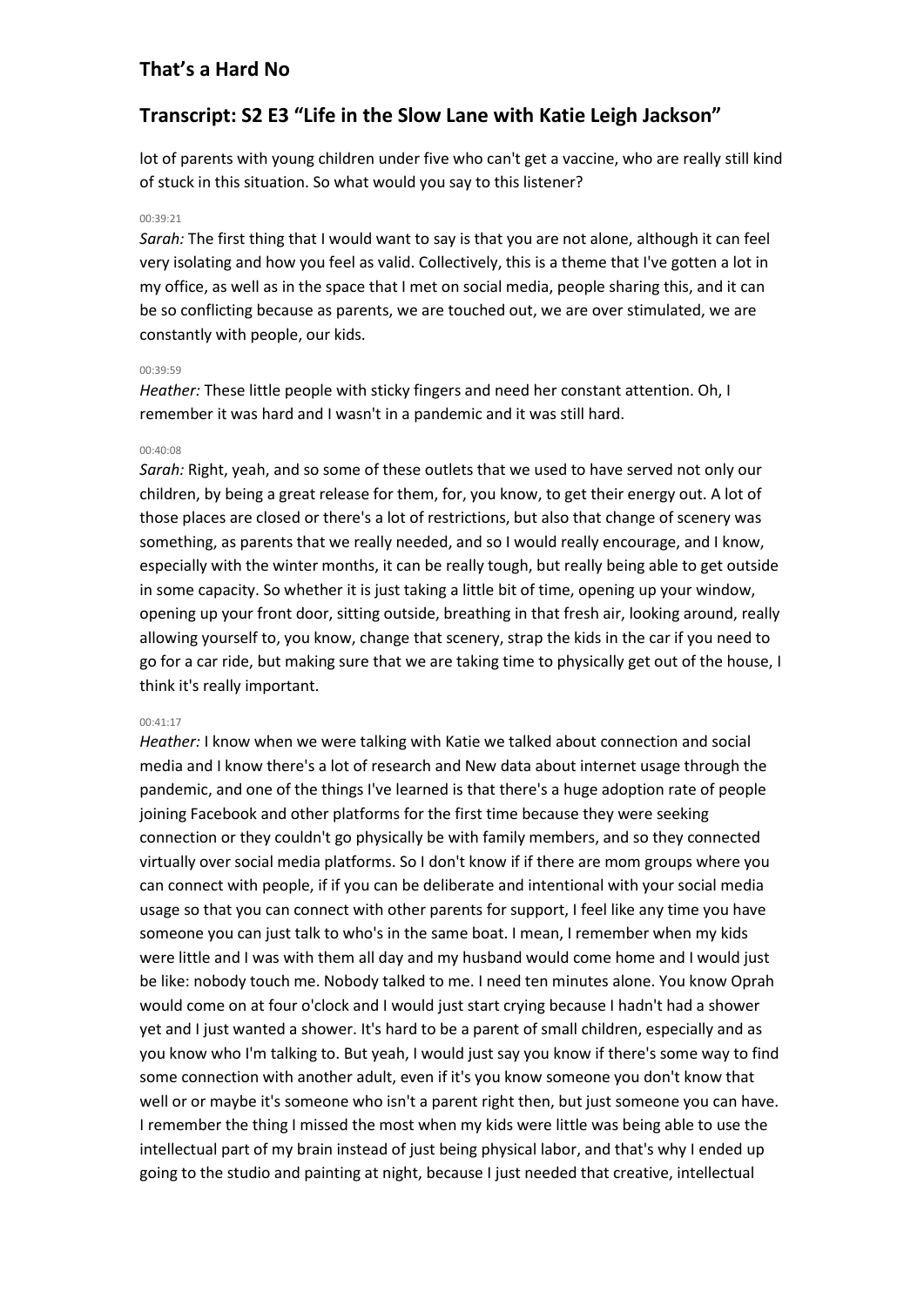# **Transcript: S2 E3 "Life in the Slow Lane with Katie Leigh Jackson"**

outlet. So it can be a small thing, it can be just finding someone, to just message with. I'm going to share a couple of links that I've been articles I've read lately, but one of them was just how to reach out and send a support message to someone who might need it different ways. You can text, you know, even if it's just an SOS. I need someone to talk to you know.

### 00:43:59

*Sarah:* Yeah, well, you highlighted a few things that I wanted to just kind of expand on. You know, when it comes to social media, absolutely, I think it's important. There's there are a lot of groups out there. There are, you know, people that you can connect with again, ensuring that we are. We're being mindful of whether we're feeling supported verses comparing our life to other people. So I think you know the social media. There's groups that you can join. The other thing is really identifying, and I use the language of villagers, who are your villagers, who are your support people and actually writing that out, almost creating. You know a visual of that, because I think our brain can play tricks on us and we have to remind ourselves that thoughts are not facts. And although, yes, this feeling of feeling very alone, feeling isolated, being able to say: I'm going to go to my, my village paper and I'm going to look to see who who I do have in my life and then really use those as lifelines to reach out, maybe even some of that snail mail you know intentionally, you know writing a card, having your kids do a little activity. I also think identifying, and I've said this a lot in previous episodes, but identifying your love language. I think it's really important to know how you feel loved. Are you feeling recharged in that way? Because if you are someone that does really rive on quality time and you're not getting that, it makes sense why this feeling can be also recognizing. If you are someone that is more susceptible to anxiety or depression, it's important to reach out to someone for support, because these feelings, especially during this very traumatic time that we've had during the pandemic, it's going to intensify those things. And so, being very aware of you, know how you're feeling what you need and making sure that you are reaching out, and I know the things I'm sharing. You know maybe common-sense it's just not common practice and when we're in those moments I mean I don't know about you, Heather, but especially for me being in this season with little ones, it can really feel like that's all I see and so to be able to open up that perspective and just get back to the basics.

### $00.46.48$

*Heather:* Yeah, I think it's easy, it's I've talked about this before, where it's like the frogs in the boiling water right. The temperature rises on that water and you don't even realize depression is sinking in or whatever's happening to you is happening to you. It can be easy to lose sight of the village you do have. So I love the idea of you writing out the names of people you can reach out to, and I was almost thinking, as you said, that like, like the old phone tree lists, you know like who do I call in certain situations? I have a couple of friends who are women business owners and we kind of have a pax with each other. Like if I need someone to talk me off a ledge, I can call you right, yes, and I can call you right, yes. So there are times we'll just send a little text and be like. I need to talk to somebody and you know maybe there's just even if it's just one person to know, you have a connection somewhere, someone you can vent to. I think that's important. I think everybody needs that.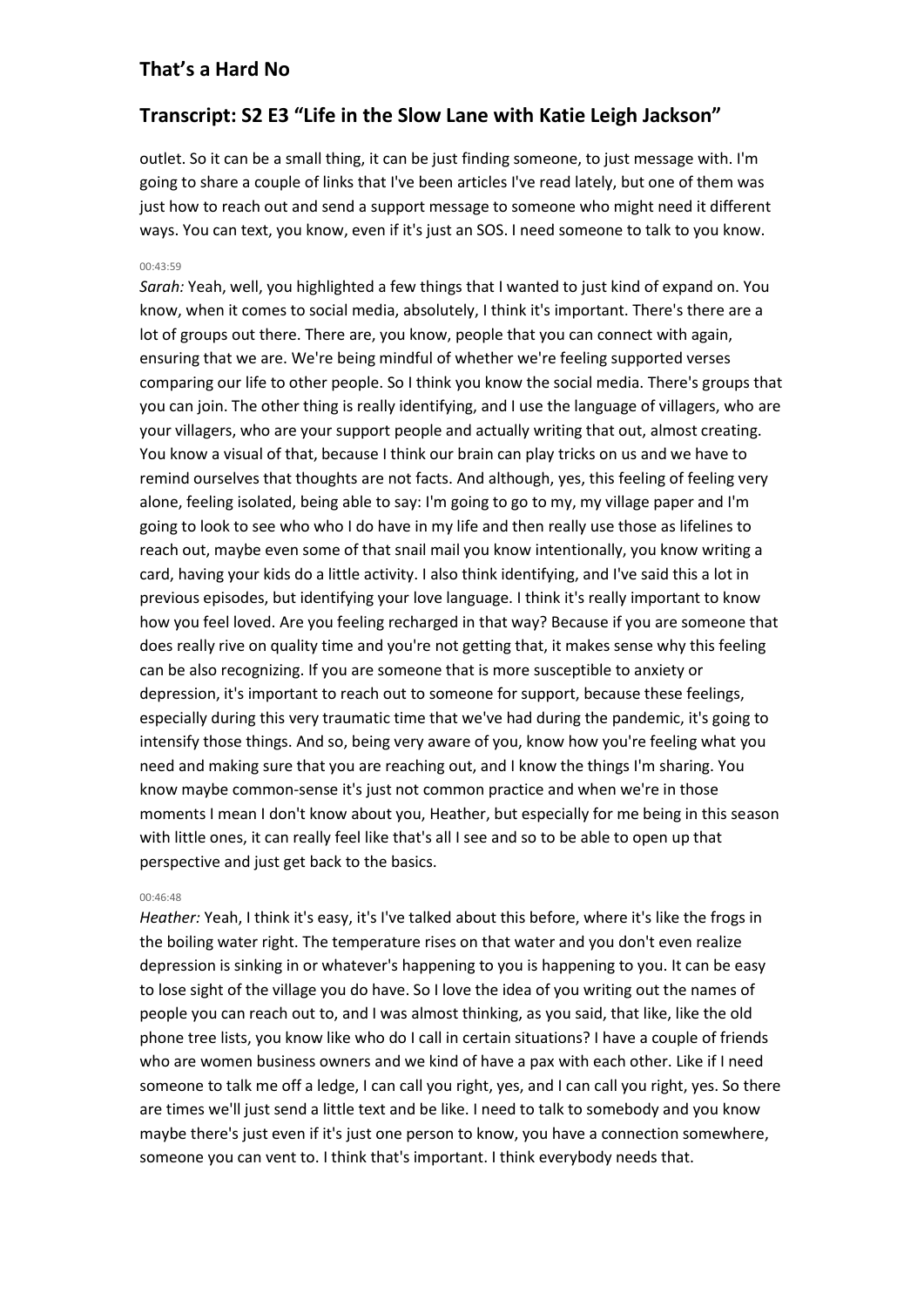# **Transcript: S2 E3 "Life in the Slow Lane with Katie Leigh Jackson"**

#### 00:47:42

*Sarah:* Absolutely absolutely, and you know listeners, these, these are great questions. There's always a lot of layers. There's no specific. You know one size fits all, but these are just some simple suggestions you know to be mindful of, and and again, part of this is instinctual. You are the expert of you, you know you better than anyone and so really identifying that check engine lights going off, I'm feeling isolated, I'm feeling alone and unpacking that without blame, shame, judgment or criticism, really acknowledging what buckets need filled in order for me to start to feel to feel better.

### 00:48:30

*Heather:* Right, we love these questions, we want more of them. So please, messages on social or visit our website and fill out the little email form, and we would love to feature your question on a future episode. So please get in touch with us. So Sarah I had something happened this week. I wanted to share with everybody my little aha moment about no.

#### 00:48:59

#### *Sarah:* Yes, share away!

#### 00:49:00

*Heather:* We share the gos. What's the gos? So, we were talking earlier about kind of like self-assessment and asking yourself questions, and I think I mentioned that conversation, or at least I thought it in my head that you know when we meet with clients and we take on, you know, a new project or we're trying to help figure out a strategy. We, we have these discovery questions, sort of a standard set of questions we ask and they're kind of guideline and varies a little. But generally there's a set of questions, and so this challenge I've set for myself of learning to say no more strategically, more consistently in order to make room for things. I've sort of developed my little list of questions for that and I actually have it printed out. It's on my bulletin board and it's just sort of there to remind me to ask myself things when I hit a moment where I'm just not sure if I should say yes or no.

#### 00:49:51

*Sarah:* So just to clarify, so what I'm hearing you say is that you've developed a list of questions to ensure that a client that you're taking on is an alignment with the work that you're able to provide to them.

#### 00:50:06

*Heather:* Well, it's actually more general than that. I mean it's for it's work-related but it's also personal life related to it. They're just general questions, so so like. I'll share some of them with you. So the first there's like two blocks, so the first one says: am I saying yes, and then I stuck to five things. You inspired me. I did five things. So before I've thought it through? Am I saying yes even though I resent it? Am I saying yes despite my own needs and wants? Am I saying yes, even though it doesn't feel right? Am I saying yes because I think I have to? And then the next block starts with. Should I say no? Should I say no to take care of myself? Should I say no to keep my other commitments? Should I say no to focus on my goals and aspirations? Should I say no to make room for joy? So I feel like you know, okay. This is my little guiding star and this is kind of helping me make some of those more awkward, difficult decisions. And something happened this last couple of weeks that was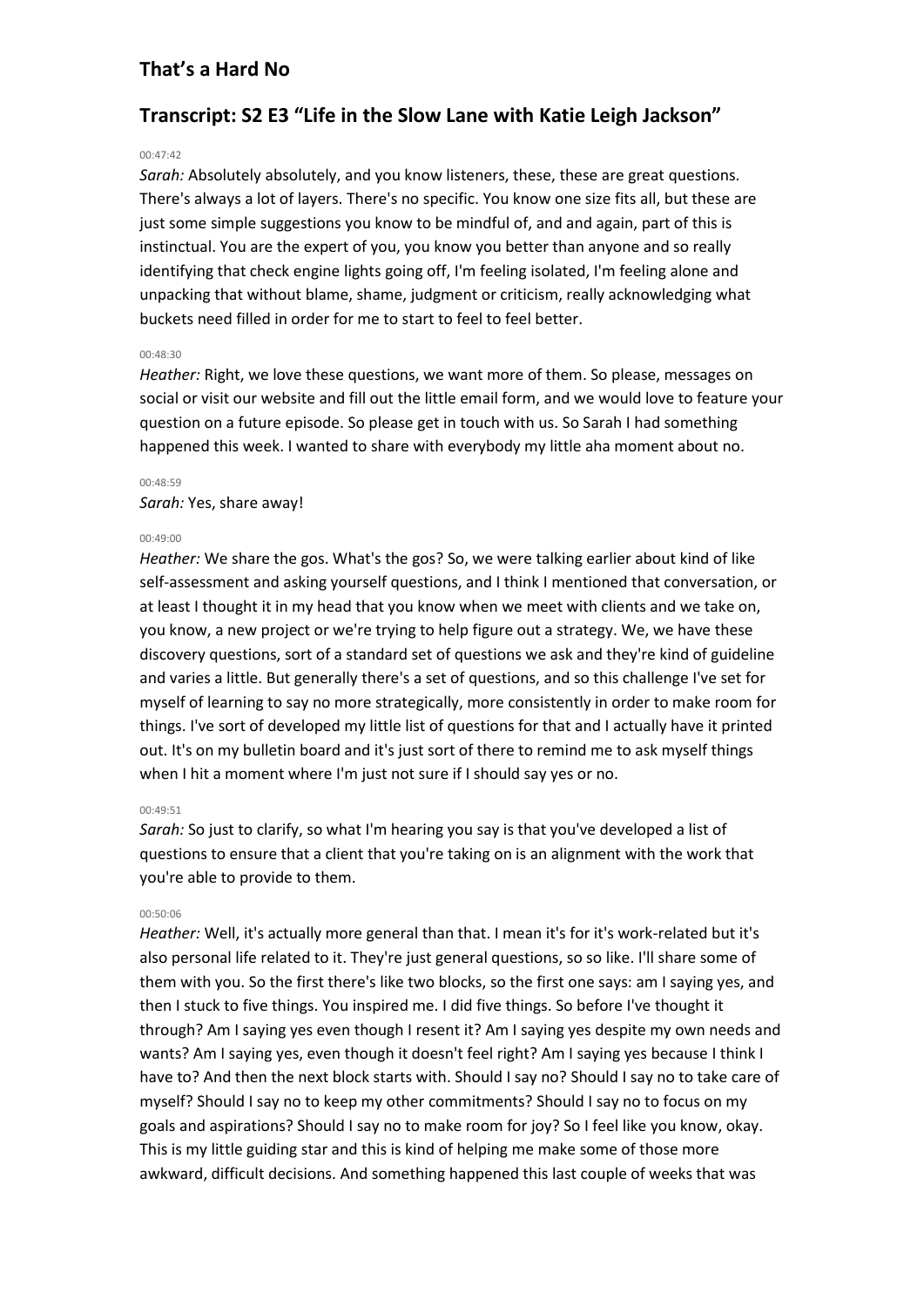# **Transcript: S2 E3 "Life in the Slow Lane with Katie Leigh Jackson"**

kind of traumatic and kind of shocking. I had such a work situation where a client was very unhappy with me, and this doesn't happen much.

# 00:51:27

*Sarah:* That had to be so hard.

# 00:51:29

*Heather:* In fact, it's probably the first time it's ever happened, so it was tough. Well, maybe the second time, but you know it's pretty good track record over the number of years I've been doing this.

# 00:51:39

*Sarah:* Absolutely, but that doesn't minimize your experience of how intense that probably feels.

# 00:51:43

*Sarah:* Right and being the people pleaser, you know I don't want to get negative feedback or people yelling at me, and this, you know, we had a really tough conversation, went on a prolonged amount of time. I felt really really bad, I started to freeze, started to fawn and then I kind of stepped back for a second in the midst of it and realized I need to add another question to this list. And the question is: should I say no, if someone else can do it better, and part of that is: am I saying yes because of my ego? Am I saying yes because I think I'm so great. Of course I can do it. Maybe I've never done this specific thing before, but you know, and I didn't do anything, in my opinion, I did quality work and I'm actually proud of what I did. But for this particular person it really wasn't the right fit, it wasn't really. You know, there was some communication issue, and so it really made me evaluate every time I say yes to something. I need to make sure I'm not doing it out of ego and I need to make sure I'm the right person to do it. And if I'm not, if it's not squarely in my wheelhouse or it's something I'm confident I can follow through on, then I need to say no or maybe help direct them in another direction. So I guess I just wanted to share that because you know people may have their own lists and we'll share this list on social media so people can see what I've come up with. But you everyone may have their own list, but I guess I just wanted to share it because the struggle continues. You know here I've launched this broadcast and we talk about this like we're experts or something and it is an ongoing skillset. I'm trying to build. It's the reps. You talk about, the, you know, building the muscles. It's hard and so I don't know. I just wanted to share the the inventory, the assessment, whatever, the list of questions.

### 00:53:35

*Sarah:* Thank you for sharing that, and I'm sorry that you went through that, although it also it was such a teachable moment for you that you were able to then reevaluate. You know this, this extra question, and I think it's important for all of us. It's a good reminder, one we don't want to make permanent decisions based on temporary emotions, so really taking some time to be intentional about. You know what questions should I kind of be asking myself in order to make the best decision, but then also reflecting on this need to help everyone.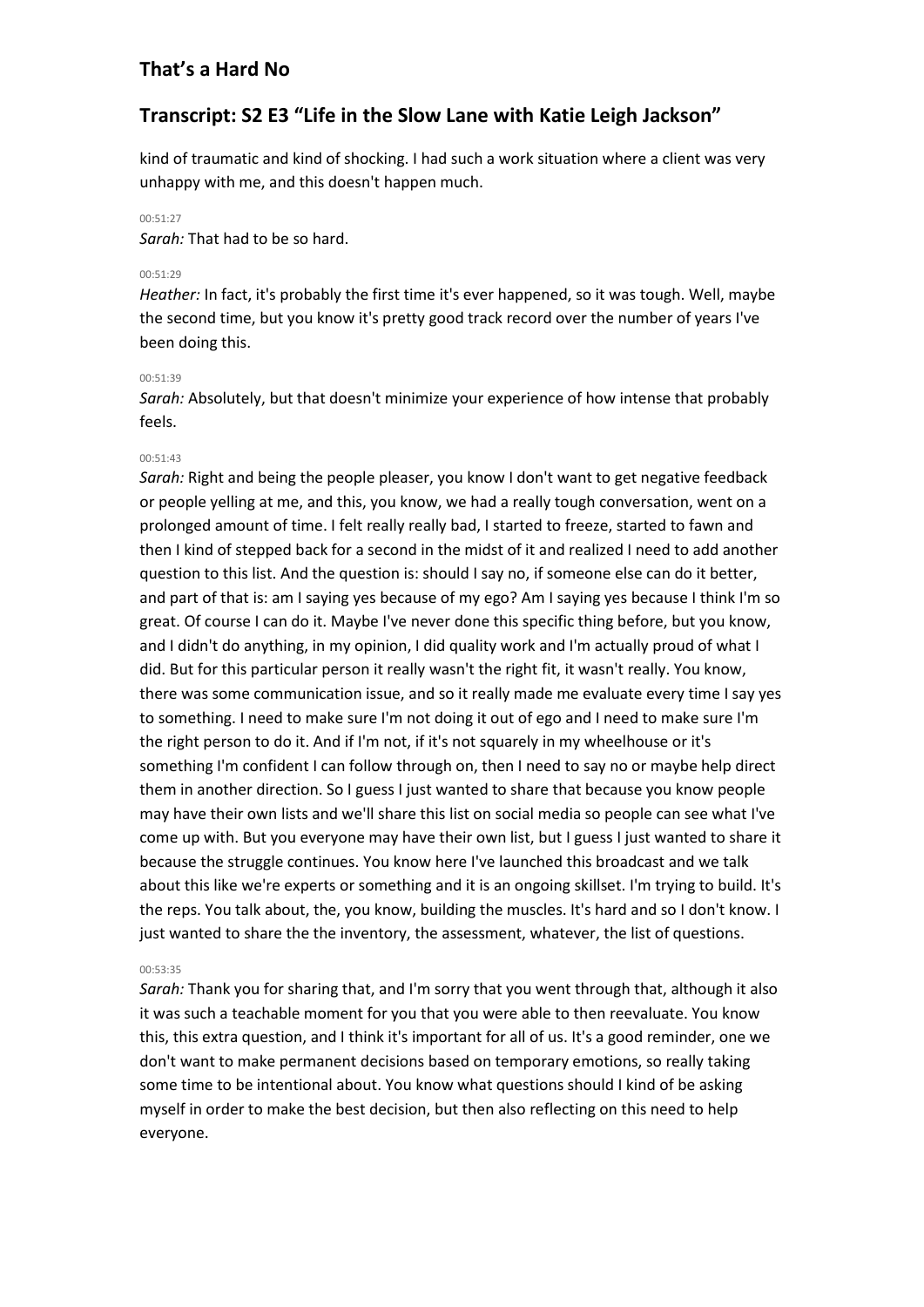# **Transcript: S2 E3 "Life in the Slow Lane with Katie Leigh Jackson"**

#### 00:54:15

*Heather:* Yes. Of course I'll help you, or of course I'll do this!

### 00:54:18

*Sarah:* Right, I'm in the helping profession! I can relate to this on so many levels and there's a lot of fear filled thinking that can also be associated with it being business, and so, of course you know we get paid for the people that are in front of us, and so there's there's also that there's a lot of layers to it. But I think you know to your point, ensuring that we are, you know, serving people that are in alignment with, personally and professionally what we can offer, and the whole idea of this podcast is also exercising that 'no' what can we say no to? To leave room, You know, for more yes'.

#### 00:55:02

*Heather:* And giving us grace to learn from our mistakes and, you know, understand it's not always going to be pretty, but the fact that we're trying to improve our lives by setting boundaries and living in alignment with our values, then we're on the right track at least.

#### 00:55:20

*Sarah:* And so here's us being human and letting all of you know that we are still learning as we go and we're going to continue to be vulnerable and share our experiences. So remember that you're not alone.

#### 00:55:34

*Heather:* Yep! And so, like we're sharing our stories, we would love to hear yours and how you are learning to navigate this and what skills you're building and when you trip and fall and you need a little pep talk. You know, send us a note. We would love to support you and welcome you into this community.

#### 00:56:07

*Heather:* That's it for today. Thank you so much for listening. Visit our website hardnopodcast.com for this episodes show notes, past episodes, downloadable and links to resources. Also, you'll find links to each of our websites Clevergirlmarketing.com and purposefulgrowthandwellness.com.

### 00:56:28

*Sarah:* Make sure to follow and get in touch with us on social we're @Hardnopodcast on Facebook, Instagram, and twitter.

### 00:56:38

*Heather:* And please do us a huge favor, if you liked what you heard here, please subscribe, rate and review our podcast wherever you listen, so others can find us too.

### 00:56:48

*Sarah:* Thanks to our friends and family, our villagers, for listening and for all your continued support.

### 00:56:55

*Heather:* That's a hard knot is a joint production of Clever Girl Marketing and Purposeful Growth and Wellness.